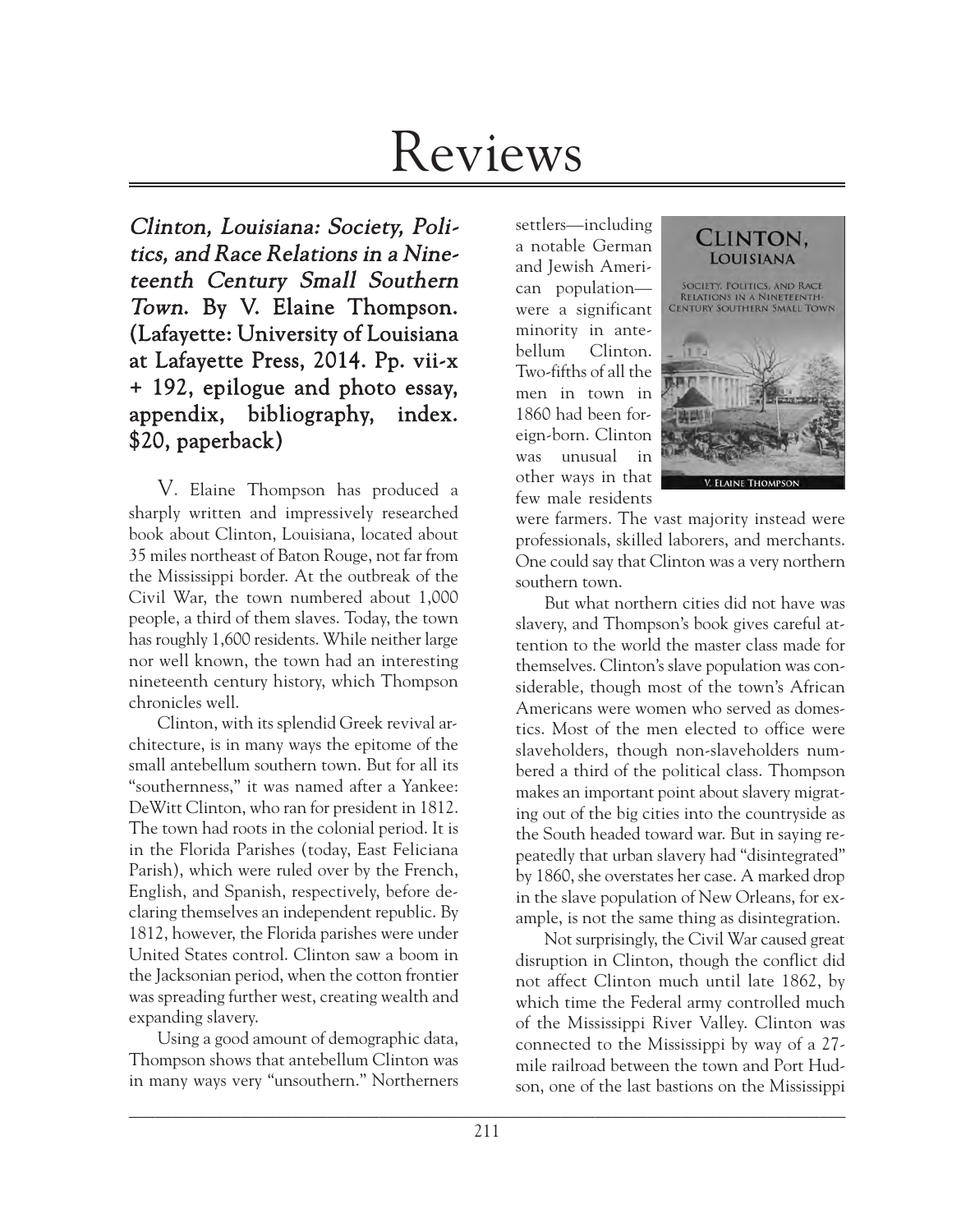to fall. With Confederate defeats, refugees from southern Louisiana–such as diarist Sarah Morgan–moved into Clinton, which suffered greatly at the hands of Union and Confederate forces looking for supplies amid what Thompson describes as the South's "ill-conceived battle for independence" (p. 105). Clinton suffered two devastating fires in wartime, one that was accidental, the other set by Yankee troops.

Events in Clinton during Reconstruction followed a pattern familiar to students of the nineteenth century. African Americans in the area tried to reestablish and maintain family ties, while building schools and obtaining fair working relationships with planters and other white employers. As black citizens asserted themselves politically, white Democrats became more unified and violent. Clinton saw the development of a biracial Republican Party, but it faced problems not just in battling white supremacist Democrats but remaining unified.

Thompson shows that it was not until 1876 that Clinton saw the kind of extreme violence and intimidation that characterized Reconstruction in other Deep South communities. The Republicans had their problems in southern Louisiana, but their party did not collapse until after the contested presidential election of 1876. Thompson's attention to Reconstruction is illuminating and uses important documents from the Freedmen's Bureau collections at the National Archives to make her case. But at times, she is loose with her chronology, making an already complicated time in Louisiana's history more confusing than might have been necessary.

Thompson concludes her book in 1876, and her study is one of the occasions when I would have liked to have seen the narrative go longer. The books includes a coda, in which Thompson provides a brief overview of the town's historical buildings and briefly discusses the twentieth century, including Clinton's success in attracting major Hollywood film crews since the 1950s. Perhaps a second volume is in the works. If so, this reviewer would look forward to reading it.

On the whole, Clinton, Louisiana, is a solid work of scholarship. Thompson's book makes a strong case for the importance of the small southern communal study as a means of understanding the nineteenth-century South. Thompson has not published a book for boosters who like their history white-washed. Her book is serious, but fair, and it will prove interesting and useful for students and scholars of Louisiana history.

--Colin Edward Woodward

### **AVAVA**

Builders of a New South: Merchants, Capital, and the Remaking of Natchez, 1865–1914. By Aaron D. Anderson. (Jackson: University of Mississippi Press, 2013. Pp. vii + 271, acknowledgments, notes, selected bibliography, index. \$40.00, hardback)

If the Old South was the handiwork of the planter class, then the savvy merchant class stamped their powerful imprint on the New South. This is the central argument of historian Aaron D. Anderson's Builders of the New South, a sharp, fo-

\_\_\_\_\_\_\_\_\_\_\_\_\_\_\_\_\_\_\_\_\_\_\_\_\_\_\_\_\_\_\_\_\_\_\_\_\_\_\_\_\_\_\_\_\_\_\_\_\_\_\_\_\_\_\_\_\_\_\_\_\_\_\_\_\_\_\_\_\_\_\_\_\_\_\_\_\_\_\_\_\_\_\_ cused, and wellresearched monograph that examines the Natchez District of Mississippi and Louisiana in the five decades following the Civil War. The Natchez mercantile community constituted a group of "fresh social and economic



**Aaron D. Anderson**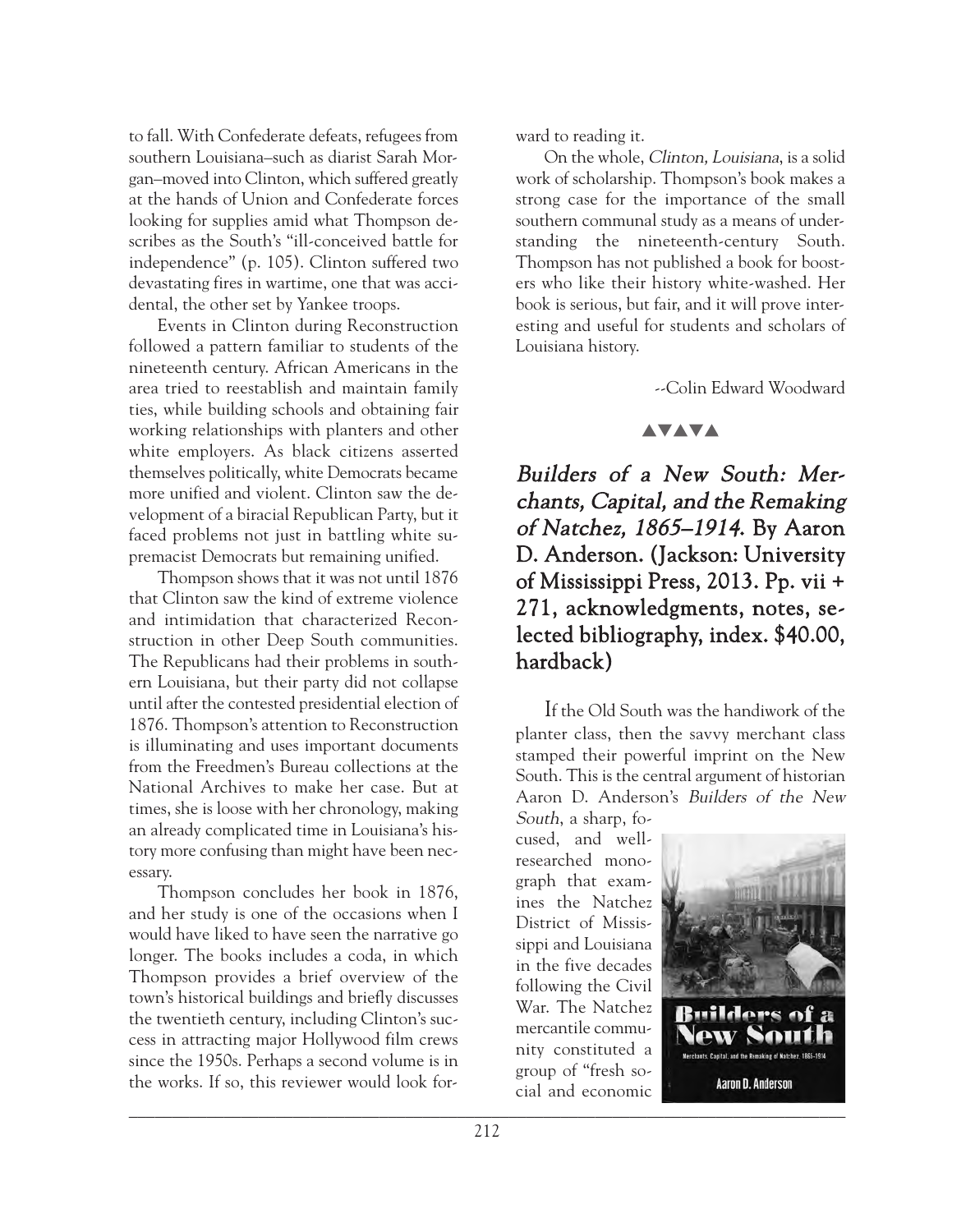leaders of the New South" who proved to be indispensible in shaping the Natchez region following the chaos of the Civil War and the social and economic disruptions wrought by the abolition of slavery (p. 6). With the planter class in a state of disarray, the established merchants of Natchez, along with an infusion of new entrepreneurial blood, stepped into the gap and drove the creation of new economic and labor arrangements, most notably, sharecropping. These merchants were innovative in business, took advantage of any opportunities that presented themselves, and always kept their eyes on the lucrative profits awaiting them in the postwar economy. Anderson writes that the Natchez merchants were "good businessmen" who saved the local economy when it desperately needed rescuing. "No other group," he contends, "was as responsible for the economic health of the town and its hinterland as were the merchants, who invested in land, railroads, cotton mills, and numerous civic undertakings over the years" (p. 219).

The mercantile class of Natchez found itself in the right place at the right time. The crumbling of the Old South under the weight of war and abolition presented a whole host of economic opportunities. Nowhere was this reality more evident than in the development of sharecropping. Anderson does not view the development of sharecropping as being primarily the result of mutual negotiation between former slaveowners desperately seeking workers and their former slaves who craved land and independence. Instead, the merchants used the power of granting credit and new crop lien laws to push the South toward a system of sharecropping and continued high levels of cotton production. In Anderson's version of the sharecropping arrangement, indebted planters and the new market of freedpeople both found themselves at the mercy of mercantile leaders who controlled access to goods and credit. With King Cotton still firmly on his throne after 1865, thanks to the actions of the Natchez merchants, these businessmen accumulated great

wealth and status in a new South built on an old, familiar white fabric.

Being a Natchez merchant meant more than simply running stores, granting credit, and running the local economy. The mercantile elite created strong familial, social, religious, and political ties within their community, and, although they constantly followed the next path to the next dollar, they dedicated a great deal of their efforts to enhancing social connections and community uplift within Natchez. The stories of local families and their myriad works within Natchez add a personal touch that is often missing from economic and business history. Herein lies one of the greatest strengths of Builders of a New South: balancing the quantitative side of the history with the qualitative evidence. Anderson succeeds in keeping his study attuned to the families and individuals who made decisions that had positive and negative effects upon the people of Natchez. He does not overwhelm readers with statistical data and quantitative analysis, which will be appreciated by those looking for a more narrative style of economic and business history.

Anderson's appraisal of the merchant is largely positive, although he is clear to acknowledge their shortcomings. Merchants never broke themselves or the region's economy from the cycle of dependency on cotton. For all the foresight and keenness of the Natchez merchants, they willfully remained wedded to "an unstable and pernicious system, built upon the backs of the unfortunate and predicated upon an unsustainable, dangerous business" (p. 197). By the early twentieth century, cotton prices spiraled downward and the boll weevil marched throughout Louisiana and Mississippi, leaving behind a path of economic devastation and grinding poverty, especially for African Americans. Anderson demonstrates that the mercantile elite exploited black sharecroppers and fueled the southern addiction to cotton, which ultimately came back to haunt everyone, including "the king's attendants" (p. 197). By the 1910s, the leaders of the New South stared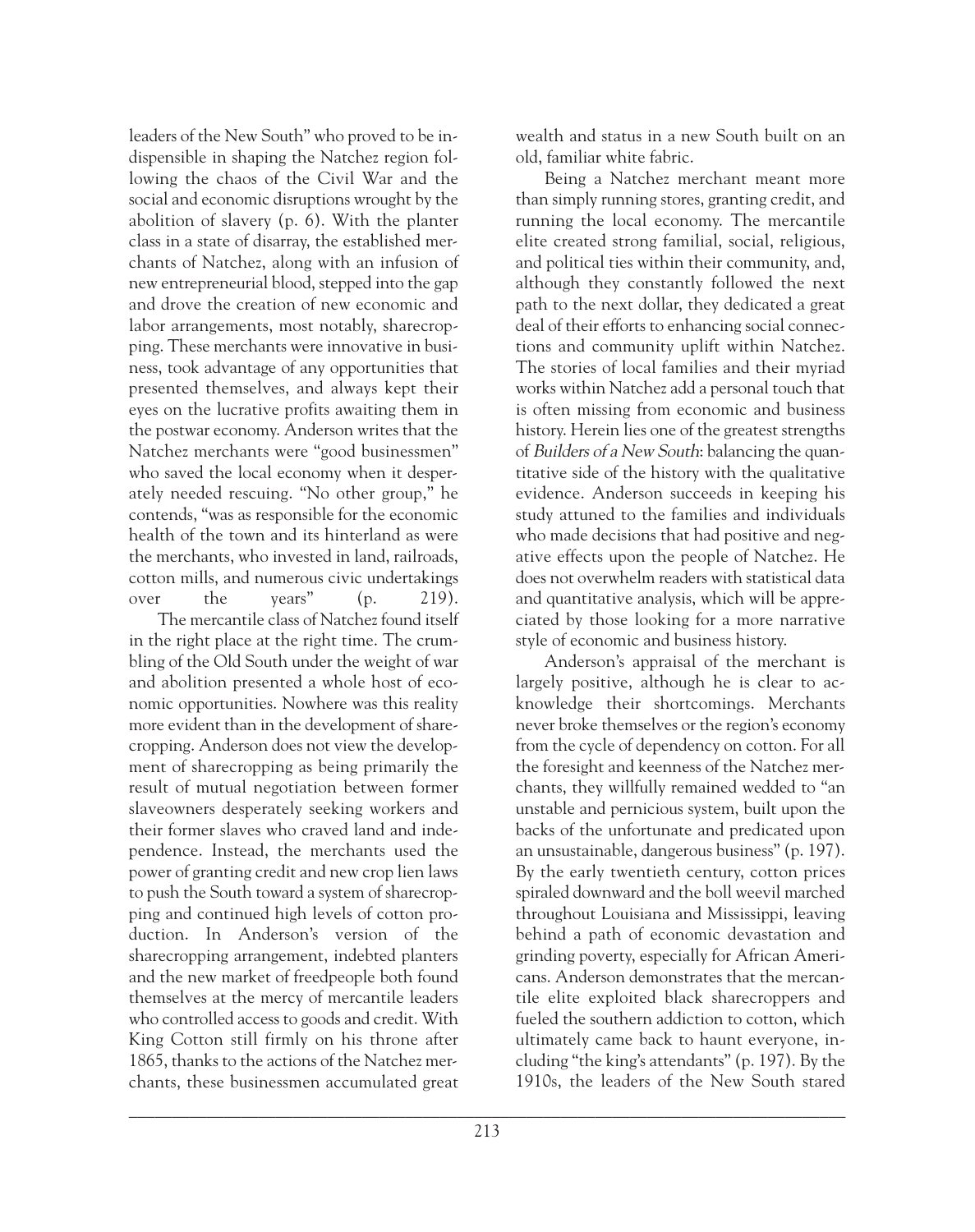ahead at a world of uncertainty and economic decline, yet that world was made by their own hands.

Without question, the Natchez merchants were a critical component in the creation of the New South. On too many occasions throughout the book, however, Anderson presents them as the only or "true" builders of a New South (p. 220). This study does not pay enough attention to the ways whites and blacks outside the merchant class remade the region after the Civil War. The story of race in the building of the New South is often subsumed in Anderson's book by the matters of dollars and cents. This is unfortunate because, to a large extent, the creation of a New South was largely predicated on race. Builders of a New South presents a clear, straightforward story of economic growth and decline when the building of the New South was much messier and more complicated than the book suggests.

These concerns notwithstanding, Aaron Anderson has delivered a superb work on an important place and time in the South's history. Scholars interested in the study of Natchez, the New South, and economic history will benefit a great deal from his thorough research and clear writing. Important people come to life in this impressive book. Just how important those merchants were has been and will continue to be a subject of debate among historians of the New South.

--Charles Westmoreland

## **AVAVA**

Hurricane Katrina in Transatlantic Perspective. Edited by Romain Huret and Randy J. Sparks (Baton Rouge: Louisiana State University Press, 2014. Pp. vii + 197, contributors. \$29.95, paperback).

When it comes to weather-related hazards, the Delta has the unfortunate distinction of being a very deadly place to live. Tornadoes, floods, and tropical storms, too often combined with poverty and its ills (fragile housing, crowded conditions, disability and illness, etc.), result in higher-than-expected fatality rates. Since the advent of warning systems and extensive media coverage, nowhere, and at no other time, was this more evident than when Hurricane Katrina struck Louisiana and the Mississippi Gulf Coast in late August of 2005.

Co-editor Romain Huret identifies three themes in his "Introduction" to Hurricane Katrina in Transatlantic Perspective: the event itself, the racial/ideological perspective, and Katrina's legacy. As this book was published nearly ten years after Katrina, some description of what it purports to add to the plethora of books, journal articles, documentaries, special editions, and films already in circulation about the event seems in order, but is not found in the Introduction. Further, the "event itself"—not clearly defined, since the natural event, a hurricane, seems far less important than the failures that followed—is not the clear focus of any chapter. Most chapters set a historical backdrop within various subdisciplines, leading up to the

hurricane and its aftermath, especially the anti-government, pro-free market neoliberal political/institutional milieu into which Katrina slammed. The post-Katrina legacy, a broad term and easy catch-all, includes chapters that revolve prima-



rily around decisions regarding housing and services for local victims and those evacuated, and recovery of the economy—especially tourism and associated cultural forms—primar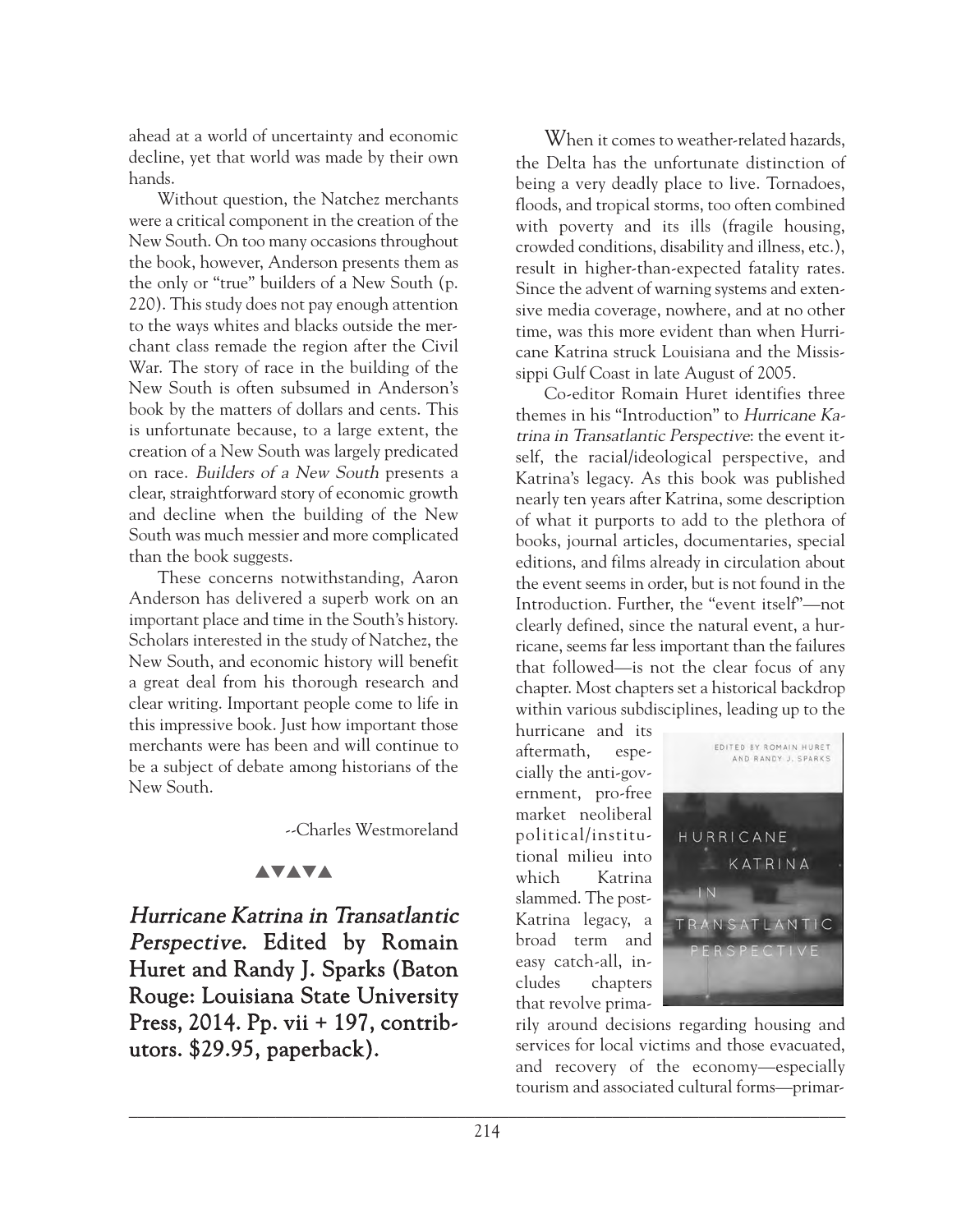ily their effect upon the less well-to-do in the city.

Campanella's chapter most closely relates to the event, if only by the tragic numbers. It describes the geography of victimization: historical settlement patterns, focusing especially on elevation, among black and white New Orleanians and the resulting non-disproportionality of both fatalities and affectation by flooding among black residents. Equally believing in techno-fixes (levees, drainage systems), he claims both races "proportionately" eventually settled in harm's way. As blacks wound up in eastern areas "more at-risk of hurricane-induced surge flooding," which "led to more black flood victims than did . . . topographic elevation," one wonders how this settlement pattern was proportional; in areas where "harm" is more harmful, it disproportionately affected African Americans.

The second theme, the ideological/political milieu of pre- through post-Katrina, is threaded throughout nearly every chapter. Huret focuses on a massive meltdown of every agency at every level, pointing out it was at the time the federal government's role to make needed decisions due to restructuring of FEMA and the Department of Homeland Security by the Bush administration following 9/11, but no one at any level seemed to know whose task was whose before, during, or after the hurricane, resulting in many deadly mistakes. Diamond describes a culturally embedded racism and a neoliberal focus, institutionally and more recently among middleclass African Americans, as contributing to the lack of mobilization in the face of widely publicized social injustice exposed by Katrina. Anyone protesting the treatment of poor African Americans were accused of 'playing the race card;' thus only charity replaced the (rightful) place of government to address the disaster and the needs of poverty-stricken citizens. Lovell's chapter opens with an unfortunate glaring error (floodwaters overtaking residents "on the morning of September 28, 2005" rather than August 29) but goes on to describe the neoliberal-un-

friendly history of Charity Hospital, founded on the idea that all people deserve health care, and its unfortunate and controversial demise after Katrina. Given that Charity was not badly damaged and despite broad-based efforts to refurbish and reopen the hospital, Lovell like several contributors, describes the storm as a (welcomed, by some nefarious persons) wrecking ball and deplores the use of disaster funds to 'fast-forward' ambitious neoliberal plans for upscaling neighborhoods (and in this case, privatizing health care). Adams's chapter describes, as do countless others since 2005, how Katrina ripped the mask off of the poverty-stricken underside of New Orleans, but places his rendering in the historical fact of the advent of a pre-Katrina tourist-oriented economy which requires that mask be slammed right back on if the city is to regain its place as tourist haven par excellence. Potential tourists must put aside images of anarchy, crime, looting, dead and dying povertystricken faces. Security was used to undertake replacement of the "projects" (and Adams argues these were not the traditional multi-story projects once thought to foment crime), but more likely an excuse to privatize housing; tourism necessitates a return to invisibility of poor, mostly black service personnel to back rooms, quashing memories of those desperate, needy images. Le Menestrel's chapter also hits on the theme of decision makers choosing destruction of public housing as blatantly discriminatory, while officials often chose to focus on concrete memorials to the storm. She describes the "Lower Nine Monument" to homeownership (the American Dream) even as homes were demolished without the owners' knowledge and money to rebuild in the Lower Ninth Ward had not been forthcoming from officials attending.

Le Menestrel's chapter also, however, brings to light with its theme of commemoration perhaps the best thread tying together this volume, as well as a motivation for its publication. In quoting journalist Jordan Flaherty's 2006 question "How do you commemorate . . . some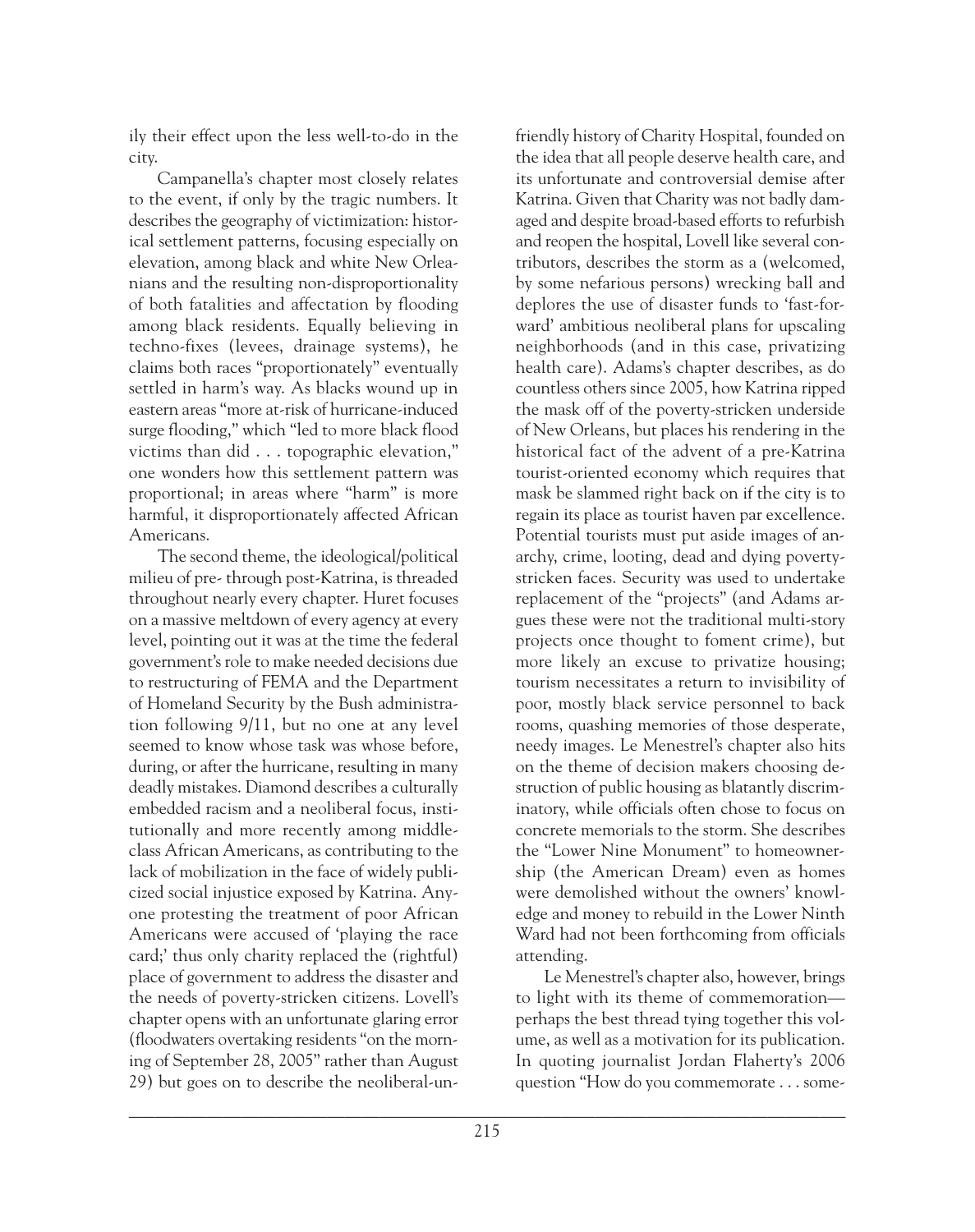thing that is still happening," Le Menestrel alludes to the "endless character" of Katrina, still ongoing despite passage of nearly ten years (p. 156). Her definition of scholarly conferences and publications as a form of commemoration, lending expertise in understanding to aid in the healing process, is the entire book's raison d'etre. The chapter in general addresses the coping/mourning process in New Orleans as manifested in concrete and symbolic, official and grassroots commemorative forms. Several of her examples—second-line marches as symbolically taking back the streets by dispossessed victims; musical expressions of memory and support; Mardi Gras; photo collections—are addressed elsewhere herein, chapters otherwise more difficult to place into the editors' three themes.

Raeburn's chapter examines Katrina's effect on black brass bands, a musical form all but synonymous with New Orleans. The return and success of musicians is seen as a "barometer of the city's recovery" and numerous charities remain dedicated to their continued well-being (p. 139). Raeburn further underscores Katrina as a catalyst for both traditional and younger, more hip-hop-influenced bands to meld their styles, both sides comprehending that music, traditional or new, commercial or "street," heals, and must be as fluid and resilient as the city in reinventing itself. Sparks's chapter on Mardi Gras covers the "damned-if-you-do, damned-if-you-don't" dilemma facing the city in early 2006: as Mayor Nagin expressed it, "There they go again, partying when they have serious challenges" (p. 186). Reiterating another theme (the idea that New Orleans doesn't really produce anything but "moments," often for tourists), Sparks describes Mardi Gras as the daddy of all moments, "in the DNA" of its residents, rendering it a necessity and a hilariously satirical catharsis for the rage and sorrow of the populace, with or without tourists present. Kempf's chapter analyses and places into historical context the iconic images—those Adams describes as images people must shake—of Ka-

trina. Kempf finds these images, while displaying themes common to all disasters, unique in the juxtaposition of images representing continual rebirth of the US (due in part to the American "can-do" attitude toward conquering the environment, perhaps nowhere more evident than in New Orleans), and those that display a nation alien to most Americans.

God as causal agent—rather than a bumbling bureaucracy—sets Boyden's chapter apart a bit. Divine retribution is a special category of blame-mongering that flies after every disaster: some transgression has brought on God's wrath. In this case, one obvious target was Southern Decadence, a gay event set to take place days after Katrina. Coverage of this topic, a bit tongue-in-cheek, is refreshing in a book that otherwise stirs up outrage even ten years later; while it offers no concrete criticism that could be acted on and no help to those most affected, it (perhaps unfortunately) simply reminds readers that retribution narratives are part of a culture many Americans adhere to, within not only the Delta, but as far afield as Philadelphia and beyond. If victims "asked for it," then Americans can feel guiltless about non-response.

The book is generally a fine read for those with at least a basic pre-existing knowledge of the events that took place in New Orleans (notably, this is not a perspective inclusive of the Mississippi Gulf Coast) when Katrina struck. In that past works have documented its devastating effect on African Americans and the poor/elderly/disabled, the ineptitude of bureaucracy at every level, and hazards researchers (the volume's most likely intended audience) have made very clear for decades that "natural" disasters are anything but natural, most of the chapters do, to a varied extent, cover familiar ground. Some, in fact, are nearly identical previous works, by the same authors. A large part of Campanella's, for example, is published in a special Katrina edition of the Journal of American History in 2007; that particular special edition covers many other themes in the volume at hand, including the music and Mardi Gras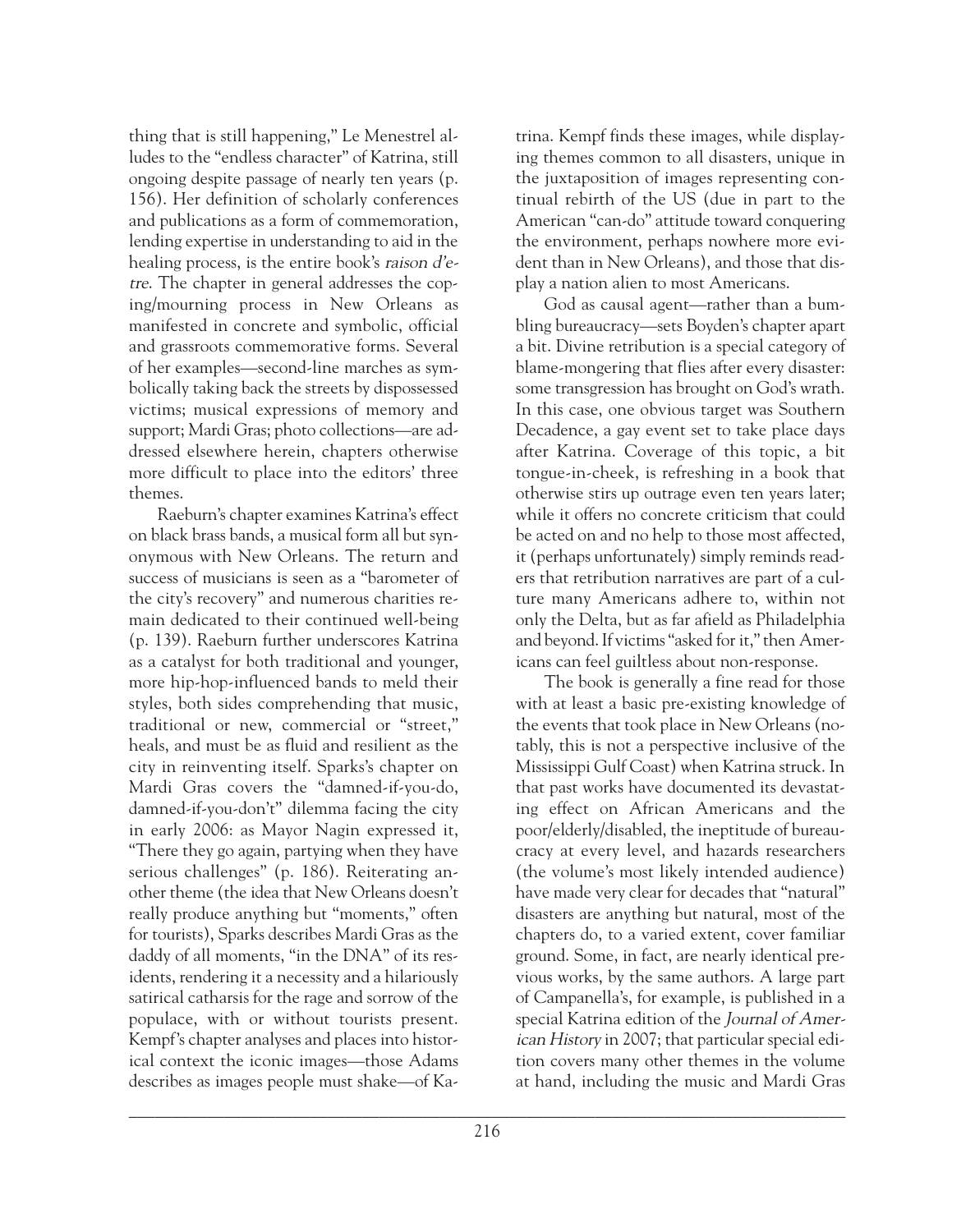angles. The "transatlantic" perspective is not especially prominent; the arguments are generally the same as those of most American scholars, much of it a neoliberal critique. This volume is best described as a fine, ongoing commemoration of the lives destroyed by Katrina, and a reflection of a worldwide desire to see a unique city and its inhabitants—rich, poor, black, white—recover and thrive, and in that, it does an excellent job.

--Mary Sue Passe-Smith

#### **AVAVA**

Ten Years After Katrina: Critical Perspectives of the Storm's Effect on American Culture and Identity. Edited by Mary Ruth Marotte and Glenn Jellenik. (Lanham, MA: Lexington Books, 2014. Pp. vii-xiv + 237, index. \$90, hardback)

This year marks ten years since Hurricane Katrina, the costliest natural disaster in the his-

tory of the United States. Mary Ruth Marotte and Glenn Jellenik's work, Ten Years After Katrina: Critical Perspectives of the Storm's Effect on American Culture and Identity, is a collection of essays that attempts to process how our national and individ-



ual responses to the hurricane changed the United States as a culture. As they pointedly explain in their introduction, these responses are still raw: "Ten years of chronological distance from the hurricane is not enough for us

to forget the images of floating bodies, images that captured and continue to capture the terrible nature of Katrina and the shame of how and why America abandoned so many people affected by the storm" (p. vii). Since the storm, the Katrina experience has been the subject of novels, photographic collections, films, television shows, and creative non-fiction works in order "to construct a coherent narrative out of the chaos and wreckage of a cataclysmic event" (p. viii). This anthology collects the scholarly responses to this body of artistic work. It is the first anthology to do so, which stands in contrast to the multiple anthologies that exist concerning the literature of 9/11. As such, Ten Years After Katrina is a needed work to help us understand why the United States as a nation went so wrong with Katrina, and why we continue to bury our responses to the storm in the back of our national consciousness.

This collection of scholarly essays is divided into two parts. The first part responds to testimonial works that seek to process the trauma of Katrina. The second part examines works that center on Katrina's effects on racial, socio-economic, and regional identity. The texts discussed are wonderfully diverse—from graphic novels like Josh Neufeld's A.D.: New Orleans After the Deluge, to television shows like David Simon's Treme, to hip-hop responses by Kanye West, Mos Def, and Jay Z, to Jesmyn Ward's novel Salvage the Bones. Such diversity of texts is noble and pertinent to expanding academic ideas of where culture lives and is created in the United States. As well, the inclusivity of the Katrina-based texts discussed give us "a vast and complex creative memory bank for testimony on Katrina, as well as the beginnings of an understanding of how American culture has been and continues to be shaped by this disaster" (p. xiii).

The strongest essays in this collection teach the reader how cultural memory is formed through the genre-breaking interweaving of auto-ethnography, art, and politics. For example, by looking at the unnamed and un-cited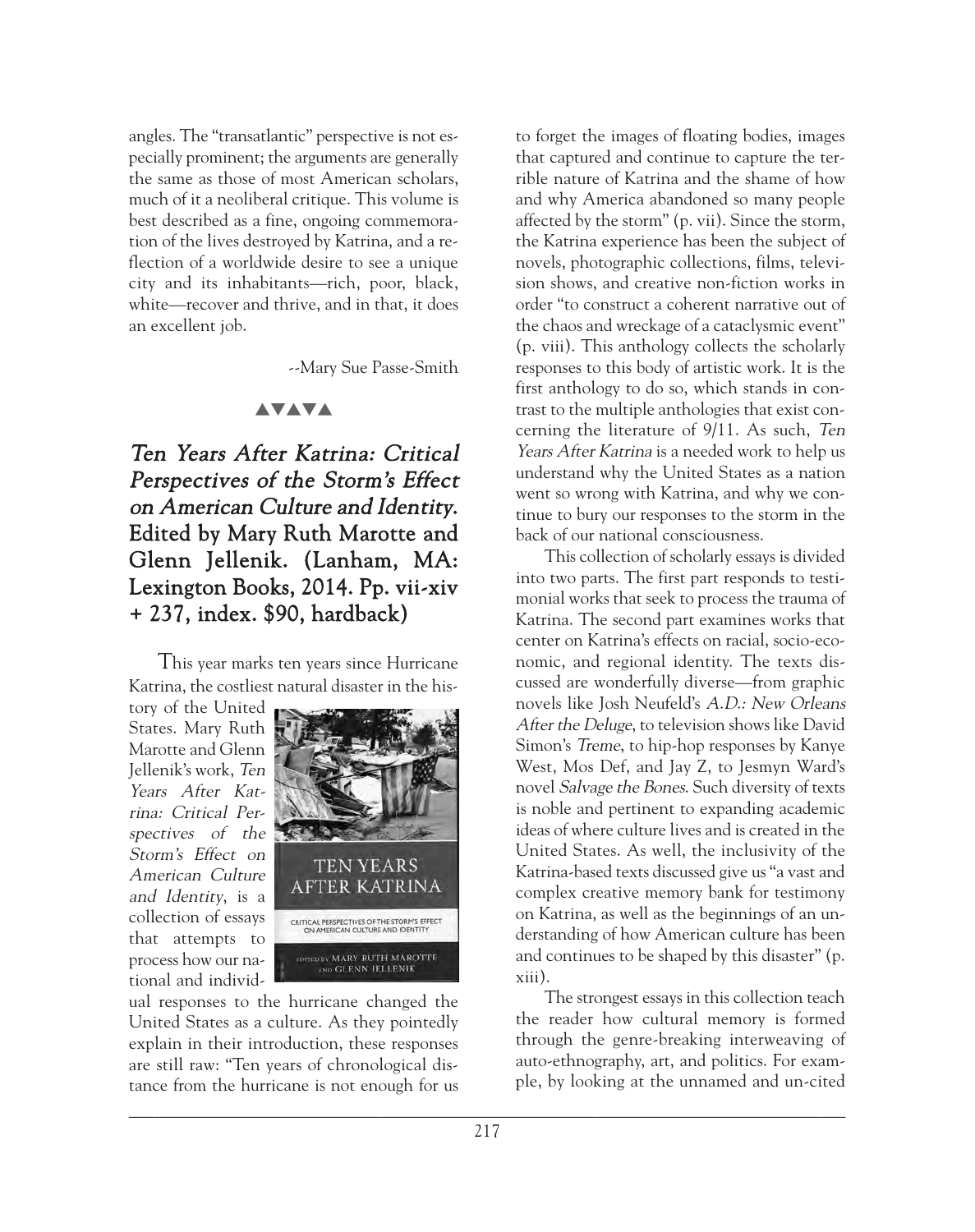sources of Robert McDaniel's poetry collection Saltwater Empire, Joseph Donica—in "Disaster's Ethics of Literature: Voicing Katrina Stories in the Digital Age"—deconstructs the politics that continue to silence Katrina victims. As Donica points out, McDaniel borrowed liberally from the words of victims in Abe Louise Young's The New Orleans Disaster Oral History and Memory Project, yet "Mc-Daniel contacted neither the project nor the survivors," thus calling into question the ethics of how artists and writers represent the voices of the dispossessed (p. 4). In "Bearing Witness to the Dispossessed: Natasha Trethewey's Beyond Katrina: A Meditation on the Mississippi Gulf Coast," Eloisa Valenzuela-Mendoza sees how our preservation of traumatic memories should be an archive, rather than just those memories of mainstream representations, that avoid a "method of preservation [that] creates a 'hierarchy of memories,' and within this system certain remembrances are lost, or disregarded" (p. 73). Trethewey's genre-breaking work of personal narrative, poetry, letters, photographs, and essays seeks to create this new form of archive that does not privilege one form of experience-recording over another, but rather "suggests that the story of recovery continues past the bounds of the text, and implicates the witness/reader in the progression of the story, and the preservation of memory" (p. 87).

Though there are a number of comparisons of Katrina literature to the literature of 9/11 for example, A. G. Keeble's "An Aggregation of Political Rhetoric in Zeitoun"—there is very little in this anthology that contextualizes Katrina literature within a larger literary and artistic history of the United States. While Katrina was a regional event, the effects have not been regional, but involved a mass migration of displaced people into the Upper South and Midwest, many of whom never returned to the Gulf Coast. Their stories still exist and are now shaping the United States in ways we have yet to know. Marotte and Jellenik's collection gives us

an important, needed, and forward-thinking start to understanding how Katrina has shaped us, and how the shame of our national reaction to the storm deserves to be uncovered, examined, and prevented from ever happening again.

--Erin C. Clair

## **AVAVA**

# Caddo Connections. By Jeffrey S. Girard, Timothy K. Perttula, and Mary Beth Trubitt. (Lanham, MD: Rowman & Littlefield, 2014. Pp. v-xi + 133, references cited, index. \$85, hardcover)

Southeastern archaeologists and historians are certainly familiar with the site of Spiro and its Great Mortuary, situated within the Caddo Area. The recent publication Caddo Connections: Cultural Interactions Within and Beyond

the Caddo World provides an important and valuable synthesis of archaeological and ethnohistorical information emphasizing the nature of diversity "within and beyond the Caddo World", the origins of this diversity, and how it developed in the Caddo Area



into what is defined as Caddo culture. Located within east Texas, southeast Oklahoma, southwest Arkansas, and northwest Louisiana, the Caddo Area was originally defined primarily on broad similarities in ceramic decoration and spatial linkages with historically known Caddo peoples who occupied the region. Caddo Connections highlights that while similarities have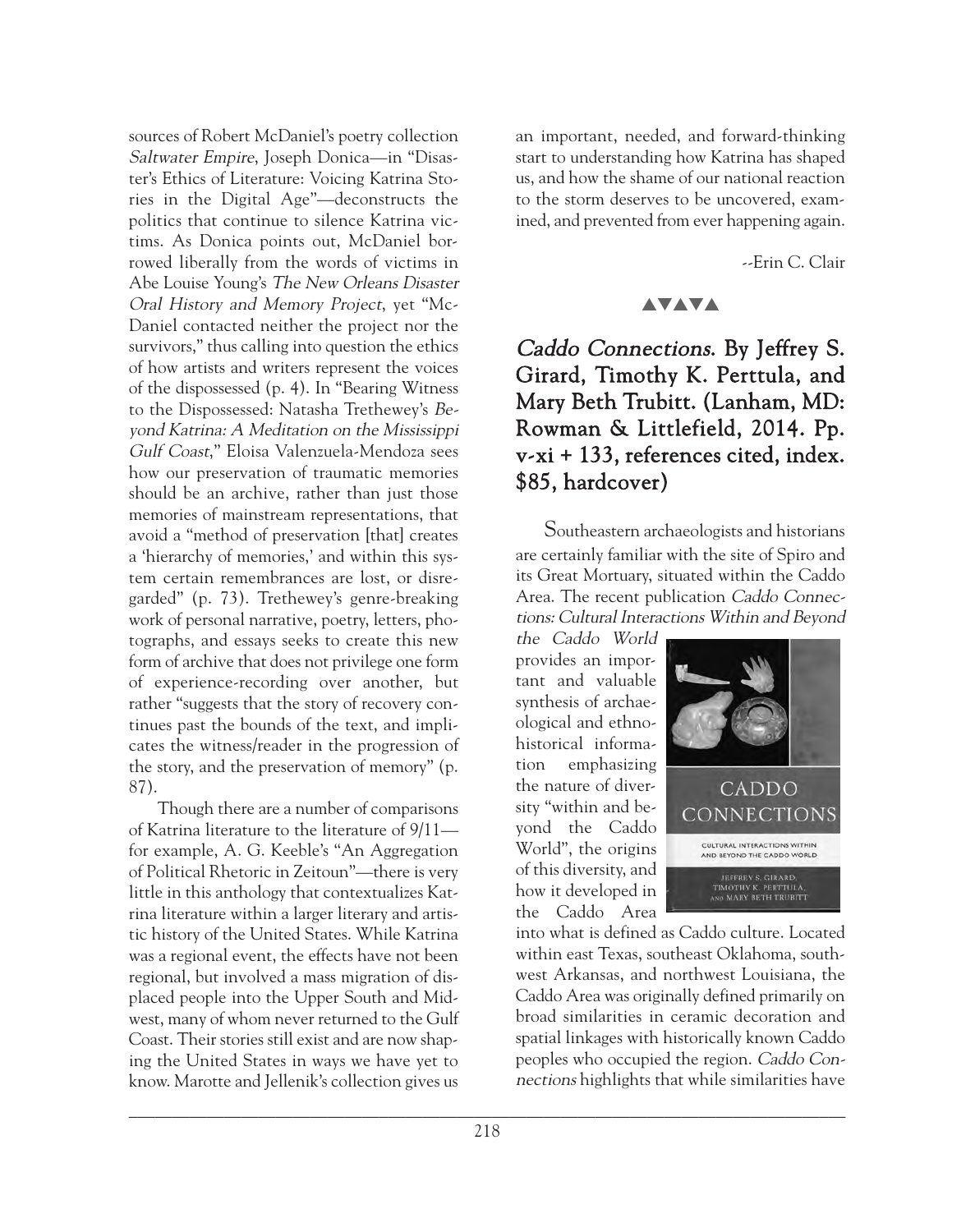been used to define the Caddo Area, an updated examination of archaeological data demonstrates significant cultural diversity within the region as well as multifarious social and economic interactions with neighboring groups and individuals living in the greater Mississippian Southeast, the Southern Plains, and further to the Southwest.

The book is organized into five chapters and represents a significant level of detailed information combining older and more recent research. Chapter One sets the stage, so to speak, with an informative and very interesting presentation of the history and theoretical scope of what has become Caddo archaeology. Investigations in the region began in the late nineteenth century and by the 1940s developed into a distinctive study of Caddo Area archaeology. This was spearheaded by a series of scholars from the four-state region and the creation and development of the Caddo Conference. As the authors mention, the Caddo Conference is still very active and provides a productive forum for archaeologists, historians, and Caddo people to present research and discuss Caddo archaeology, tradition, heritage, and culture (see www.caddoconference.org). Chapter One also offers an often-overlooked discussion on the developmental background and theoretical framework from which we examine the Caddo Area today. To this end, the authors offer clarity with the shared definition of the term Caddo (ethnic group, archaeological area, and linguistic group), the theoretical development of the Caddo Area temporal and spatial taxonomic designations, and specific challenges with these designations as old archaeological data are reanalyzed and new data collected that elucidate a better understanding of cultural variability and diversity throughout the Caddo Area.

The "meat" of the book is in Chapters Two, Three, and Four and is organized chronologically. This section begins with a presentation on Caddo origins and regional interactions during the Formative (A.D. 900–1050) and Early (A.D. 1050–1200) Periods (Chapter Two). In Chapter Three, the authors provide an evaluation of the distinct Caddo cultural developments and elaborations during the Middle (A.D. 1200–1450) and Late (A.D. 1450–1700) Periods. Following these, Chapter Four focuses on European interaction (A.D. post-1542– 1830s), implications, and cultural adaptation.

The approach of the book is multiscalar and macroregional. The authors explore how and why intra-Caddo Area diversity developed by examining cultural linkages and exchanges with neighboring groups on a regional scale and how these exchanges are visible in the material corpus at a localized archaeological site scale. An insightful discussion of the trade and exchange of imported marine shell provides an example of the nature of macroregional economic interaction and cultural transmission. Throughout the book, the authors examine the shared yet distinctive cultural expressions related to mortuary treatment, mound center settlement patterning and architecture, and ceramic decoration and treatment that developed ca. A.D. 900 into Caddo culture. Importantly, the authors include a highly detailed and crucial analysis of cultural change and adaptation as a result of European encroachment. They outline the dynamism of social and economic relations between the historical Caddo peoples and the Spanish, French, and Euro-Americans.

Caddo Connections is a well-written synthesis of Caddo archaeology and culture by three respected and highly knowledgeable scholars of Southeastern archaeology, in general, and Caddo Archaeology, in particular. As the authors state, "a major theme of this book is to portray the Caddo Area as a culturally diverse region lacking overarching political or social institutions that served to integrate it into a homogeneous culture entity" (p. 30). In this light, they have succeeded in providing a current synthesis of the diversity of cultural elaboration that defines the Caddo Area as well as evaluating important connections, not only within the Caddo Area, but also macroregional interactions with neighboring ecologies, mate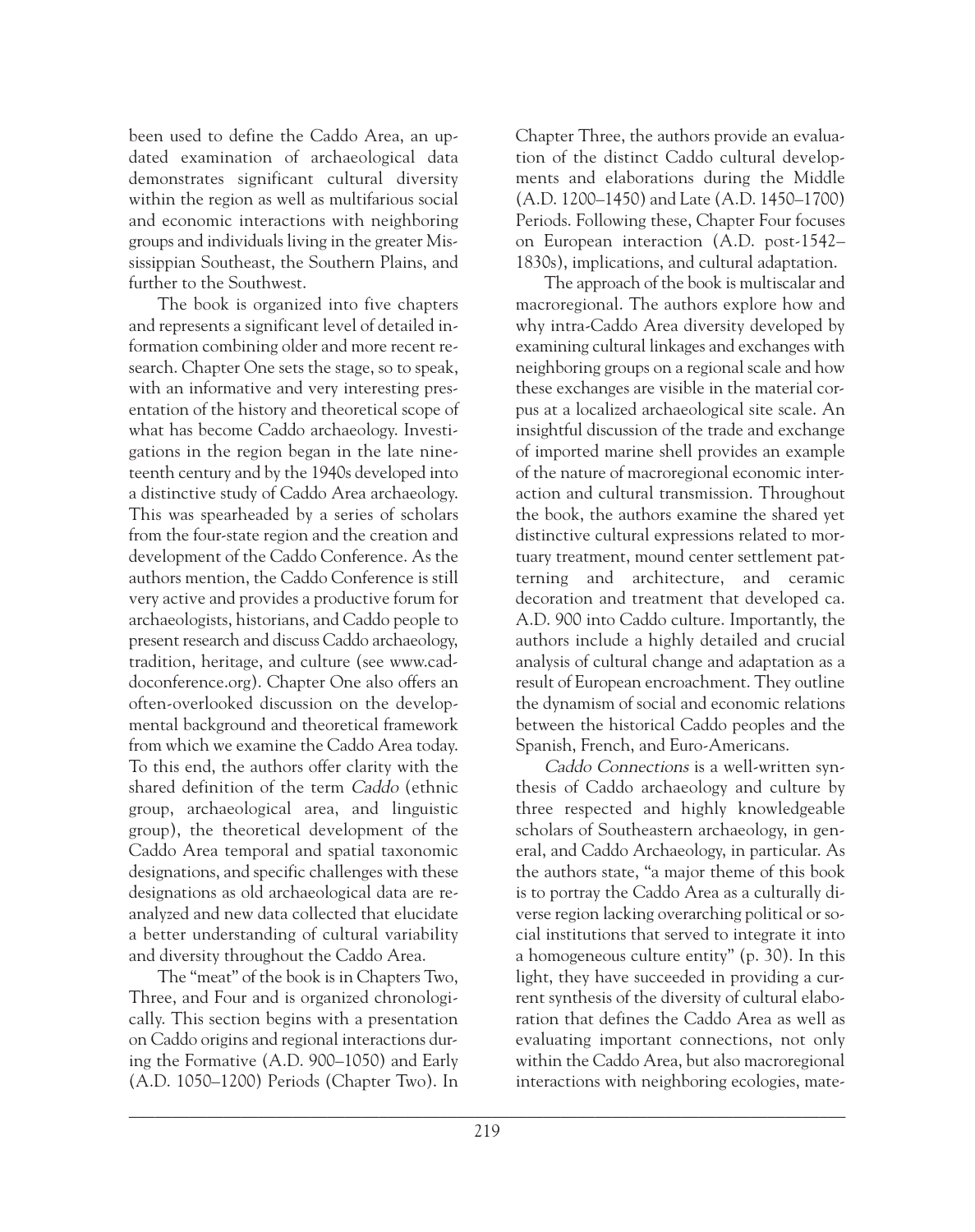rial culture, and peoples. As such, Caddo Connections serves as an excellent reference on the current understandings of Caddo archaeology and culture and is highly recommended.

--Duncan P. McKinnon

## **AVAVA**

Work for Giants: The Campaign and Battle of Tupelo/Harrisburg, Mississippi, June–July 1864. By Thomas E. Parson. (Kent, OH: Kent State University Press, 2014. Pp. xi-xix + 301, appendix, notes, bibliography, index. \$39.95, hardcover)

In Work for Giants, Parson challenges the alleged truism that history is written by the victors by arguing that the history of the 1864 Battle of Tupelo/Harrisburg, Mississippi, has been

largely written by the defeated and their historians. Parson explores how the South has thus far won the battle of words to present this devastating loss as a victory. Detailed and vivid, Parson's account shuns hero worship and romanticism to deliver a



balanced and responsible study of this controversial battle.

 $\blacksquare$ Drawing on his extensive experience as a historian and battlefield park ranger, Parson enlivens this account with evidence from documents and from the field. In the opening chapters he adroitly manages the chaotic events that prompted this raid into northern Missis-

sippi, and throughout the account he provides brief, relevant biographies of several key commanders. He also displays a generous and deft use of sources as he invites all who experienced, witnessed, or studied this battle—from the highest-ranking general to the dustiest private, from a diarist killed in battle to historians reading in quiet libraries—to have a voice. For example, when recounting an ill-conceived Confederate charge, Parson calls several witnesses to construct a well-rounded perspective. Parson notes that one commander of the charge, General James Chalmers, "refused to admit he had been defeated by the enemy" (p. 206). He then allows Confederate private John Hubbard to observe, "'[W]e retreated with no attention to order. To save individual life was now all that could be expected of the living'" (p. 207), and while describing the aftermath of the charge, Parson turns to Private Sidney Robinson of Illinois who wrote, "'Here the Rebs lay scattered around like Pumpkins in a field'" (p. 211).

Parson refuses to indulge in hero worship or in glorification of war. Although his evidence requires him to hand the South and Nathan Bedford Forrest a defeat, he objectively notes the strengths and weaknesses of the generals and avoids mythmaking or unfounded praise. Parson does not hesitate to express respect for the bravery, dedication, and compassion displayed by soldiers of all ranks, but he refuses to portray war as thing of beauty or grandeur. Indeed, he often allows witnesses of battle to narrate the horrors of war, such as when a Minnesota private describes his encounter with a wounded Confederate: "He first received a wound through one lung and tried to leave the field, but was hit by a bullet in one thigh. Still trying to get off the field, he received another bullet through the other lung, but was still able to crawl. A bullet through the other thigh caused him to cease his efforts to leave the field" (p. 210). When the task of description falls to Parson, he delivers brutally bare and honest lines that rival the combat prose of such masters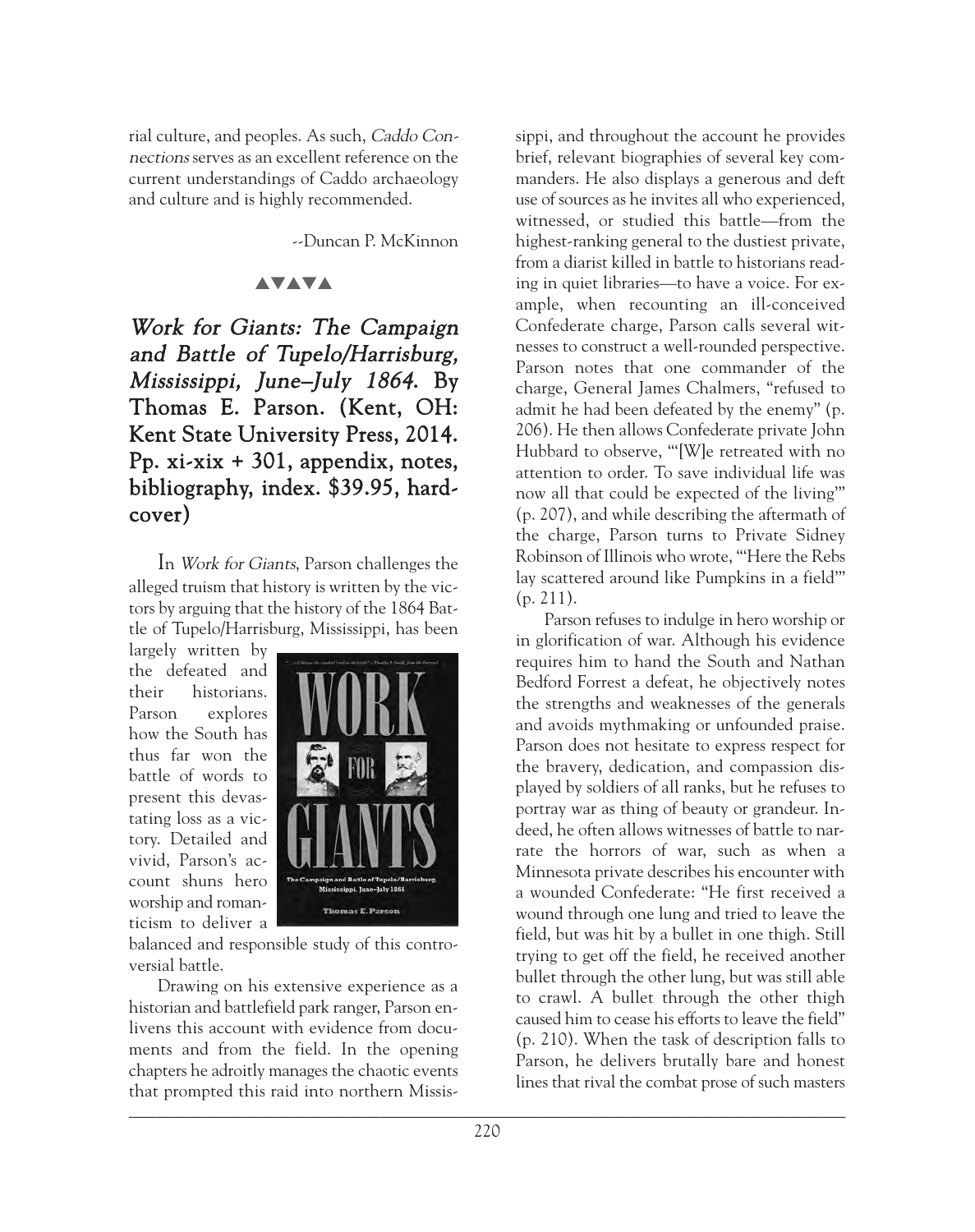as Ambrose Bierce or Tim O'Brien. For example, when he relates one soldier's immediate fate when attempting a charge, he says, "he was hit by a round of artillery, a solid shot, which tore his leg off and threw his body into the dust" (p. 196), and he describes the scene following the battle by stating that the dead "lay in every conceivable position, and wounded men were scattered where they had fallen or were gamely trying to crawl away" (p. 208).

Parson's detailed and objective approach results in a persuasive correction of the history of this raid. He dedicates a chapter to each phase of the armies' movements and follows this thorough reconstruction with two chapters assessing historical perceptions of this campaign. In the closing lines of the penultimate chapter, Parson cuts through 150 years of debate by summarizing the success of this raid led by General A.J. Smith: "His enemy was never sure where he was going, could not defeat him when he stopped to fight, could not drive him away till he was ready to leave, and could not detain him when he chose to depart" (p. 274). In his final chapter, "A Second Battle," Parson flanks a quagmire of controversy by listing and responding to ten central points of historical contention, such as the alleged timidity of Smith's advance and the degree to which Nathan Bedford Forrest was responsible for this Sothern defeat.

Parson observes that at one point in battle, Iowa artillerymen were firing 12-pound Napoleons that recoiled nearly twenty feet and had to be rolled back into position, and he notes that one of these men later wrote that "this was work for giants" (p. 194). This book and other such instances of historical correction are also work for giants, for inheritors of history must be willing to set aside regional or national biases in order to objectively weigh received history against the many voices of historical record.

--Phillip Howerton

#### **AVAVA**

# Marching Masters: Slavery, Race, and the Confederate Army During the Civil War. By Colin Edward Woodward. (Charlottesville, VA: University of Virginia Press, 2014. Pp.  $ix-x + 210$ , notes, bibliography, index. \$33.16, hardcover)

It is ironic that, in spite of all the recent historiographical inquiry into the divergent racial attitudes of Union soldiers and northern political leaders, Confederate attitudes about race and slavery are under-analyzed as a primary factor of influence upon the development of Confederate national identity and especially the southern war effort. Despite the fact that the Confederacy's own documents place slavery at the forefront of the secession movement, genealogical apologists continue to portray slavery as a peripheral consideration to the outbreak and expansion of the Confederate war effort. Likewise, many historians remain enamored with explanatory euphemisms about States' Rights and the common soldier's defense of hearth and home, and downplay the significance of slavery as a defining force that shaped not only the outbreak of war, but also its character and intensity.

That void, however, is beginning to close. Influenced by the work of James M. McPherson

and Chandra Manning, as well as the methodologies and arguments of New Social History and New Civil War History (which analyze relationships between soldiers and society), Colin Edward Woodward's Marching Masters: Slavery,



**COLIN EDWARD WOODWARD**  $\mathcal{L}_\mathcal{A}$  and the contribution of the contribution of the contribution of the contribution of the contribution of the contribution of the contribution of the contribution of the contribution of the contribution of th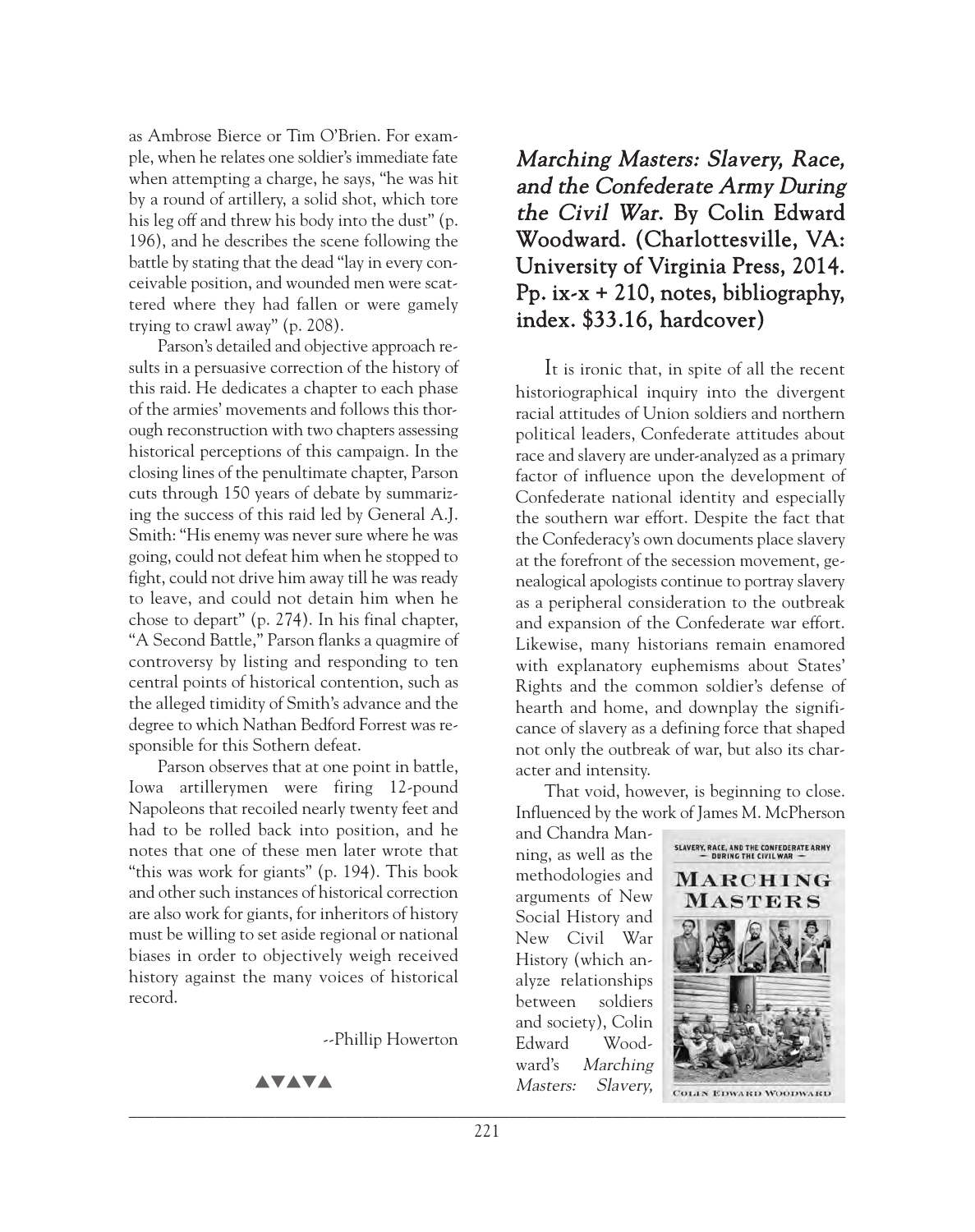Race, and the Confederate Army During the Civil War is a much-needed addition to our understanding of this complex part of our nation's most complex event (i.e. the role of race and slavery as definitive antebellum social factors that continued to evolve and influence political and military issues during the Civil War). As Woodward states, "to remove slavery from the Confederate mindset depoliticizes the most political of events—warfare" (p. 5); in other words, the South's antebellum obsession over slavery as a fundamental cornerstone of southern society only became more entrenched during the war.

Woodward analyzes the importance of slavery to the growth of the secession movement; how the South's class structure influenced relations between slaves, slaveholders, and nonslaveholders; early military use of and dependence upon slaves as manual laborers; the increasingly intensified Confederate reactions to the North's policies of emancipation and the enlistments of free blacks as Union soldiers; the South's internal debate over the enlistment of slaves as soldiers and the fundamental misunderstanding about the supposedly intimate pseudo-familial relationships between masters and slaves; as well as the war of words to expunge slavery as the primary cause of the conflict that characterized the post-war era.

Woodward argues persuasively for the need to understand the role of slavery in relation to the lives of Confederate soldiers in order to properly understand the institution's peculiar and particular influence on the outbreak of the war and the development of Confederate political and military strategy. He looks at slavery in relation to the creation of Confederate identity and its influence on the way Confederates fought (both in terms of grand strategic decisions and individual soldier actions on the battlefield), arguing that defense of a society based on an entrenched racial hierarchy was central to the formation of the Confederate nation.

Woodward's research is founded on extensive use of thousands of letters written by a mul-

titude of Confederate soldiers and officers, serving in the Eastern and Western Theaters, to provide what he describes as an anecdotal crosssection of opinions and beliefs expressed throughout the war's length and across its many regions. As a result, Woodward shows just how frequently and passionately Confederate soldiers wrote about and defended slavery as a necessary characteristic of southern society; they viewed slavery as a just and righteous institution, even if they did not personally own slaves. In other words, even the average non-slaveholding rebel recognized slavery's fundamental importance as the socio-economic cornerstone of southern society and understood that defeat meant the collapse of the South's established social order (and their tentative place in it); they enlisted and fought to preserve that social order, and those beliefs only intensified as the war progressed.

Woodward makes this perceptive connection through his examination of slavery's influence on the overall nature of Confederate war strategy, arguing that a fundamental defense of slavery lay at the heart of such policies as the 1862 Confederate Conscription Act and the Twenty Negro Law, as well as attempted territorial expansion via military campaigns into pro-slavery states that narrowly remained with the Union in 1861. Woodward shows that, as the war progressed, defense of slavery remained as meaningful to the Confederate nation and soldiers as it had been in the earliest days. By 1864 such Confederate policies as non-recognition of blacks as Union soldiers or prisoners of war resulted in increased incidents of Confederate atrocity, from the Fort Pillow massacre committed by Nathan Bedford Forrest's troops to the frenzied killings of black soldiers trapped in The Crater by Robert E. Lee's army.

Recognizing that removal of racial attitudes from any Civil War study removes that population from the era's defining social characteristic and, thus, any true understanding of that society's core values, Woodward also examines racial attitudes in the South as a whole. While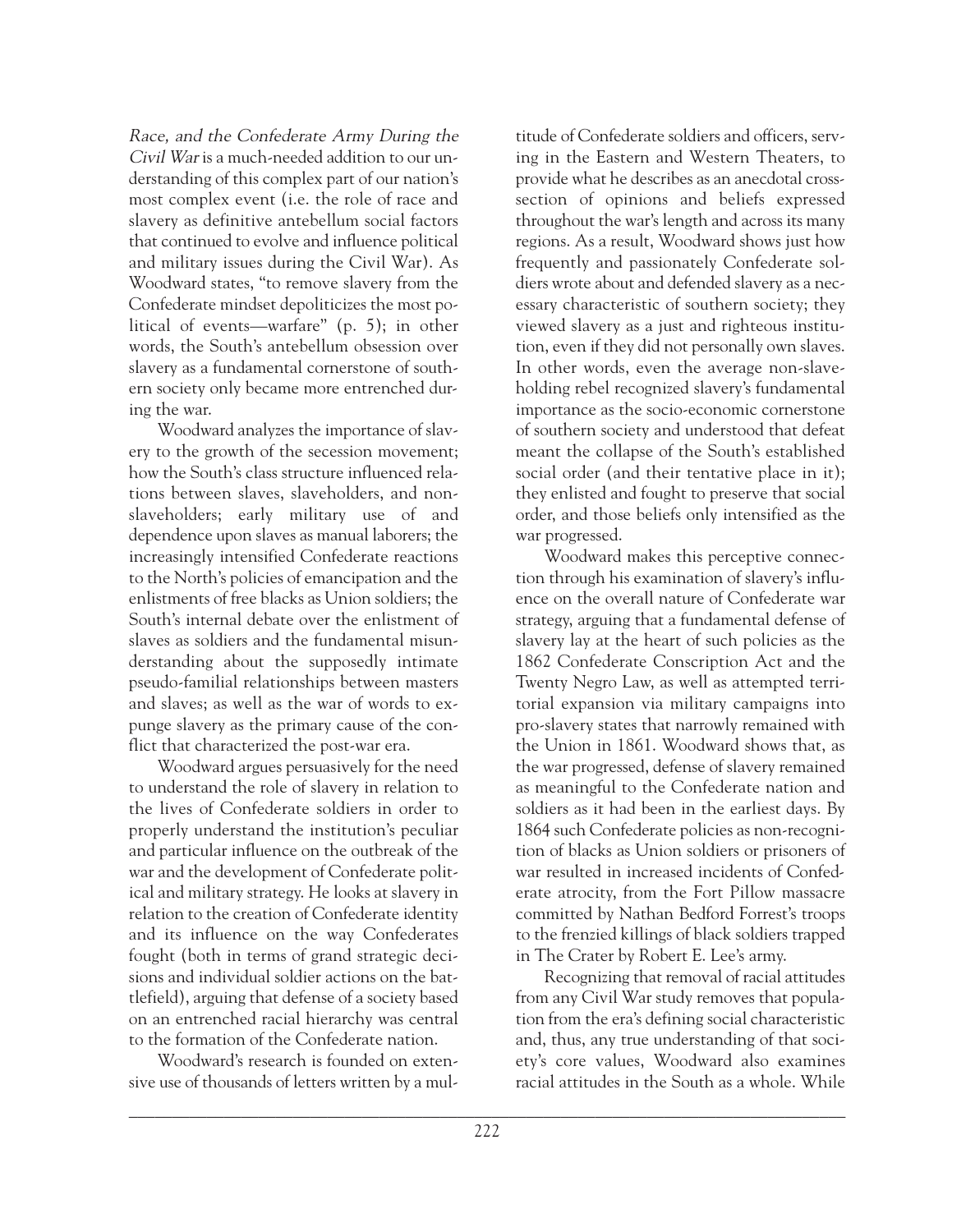Woodward acknowledges that some rebel attitudes undoubtedly changed during or after the war, the majority did not significantly alter their fundamental beliefs about racial inferiority or the South's right to preserve and extend its peculiar institution. Such ideas gained fuller expression as part of the post-war Lost Cause mythology, in which collective denial of slavery as a primary cause for secession and war took center stage.

Woodward forcefully throws down the gauntlet early in Marching Masters, declaring that "the conflict that erupted over a debate over slavery demands that historians examine how the South continued that debate in wartime" (p. 5). With Marching Masters, Woodward helps put to rest many of the superficial and shop-worn euphemisms or apologies that have previously masqueraded as explanations for how and why the Confederacy shaped itself and its war effort.

--Robert Patrick Bender

#### **AVAVA**

# The Indicted South. By Angie Maxwell. (Chapel Hill: University of North Carolina Press, 2014. Pp. ix-x + 233, epilogue, notes, bibliography, index. \$34.95, paperback)

This fascinating book argues that a "heritage of inferiority" (p. 3), exacerbated by moments of intense public criticism, shaped the racial identity of white southerners. While people commonly associate racial oppression with southern whiteness, the author contends that this trait became only one in "an intricate web of inseparable strands" of an identity that eventually included "rigid stances on religion, education, the role of government, the view of art, [and] an opposition to science" (p. 4). This identity construction was an ironic exercise in

"othering" that pitted white southerners against black southerners and the South against the nation. Evidence for the thesis comes from numerous secondary sources and several manuscript collections with materials relevant to the 1925 Scopes trial, the literary endeavors of the Agrarians, and massive resistance to school desegregation in Virginia. By the author's estimation, these three episodes included "a transformative element of cultural anxiety . . . that resulted in a collective about-face, often characterized by retreat or denial" (p. 6).

To subscribe to this thesis, readers must first accept that a collective inferiority complex can exist. A few pages of the introduction are devoted to individual and group psychology, particularly the work and influence of Alfred Adler (1870–1937), an Austrian medical doctor and psychologist. The author also cites more familiar commentators on the South, such as W. J. Cash and John Shelton Reed, to establish inferiority as a viable approach for understanding white southern identity. Readers must also accept the generalizations that inevitably arise when scholars speak of group identity formation, but various exceptions to the author's general assertions are regularly (if incompletely) acknowledged in this work.

The first three chapters briefly recount events surrounding the infamous Scopes trial but focus primarily on the popularity of William Jennings Bryan among white southerners, the intense media scrutiny of Dayton, Tennessee,

and the activities of Christian fundamentalists. The trial notably coincided with a proliferation of mass-circulation periodicals and expanding radio audiences, trends that dramatically increased the impact of public criticism and, the author

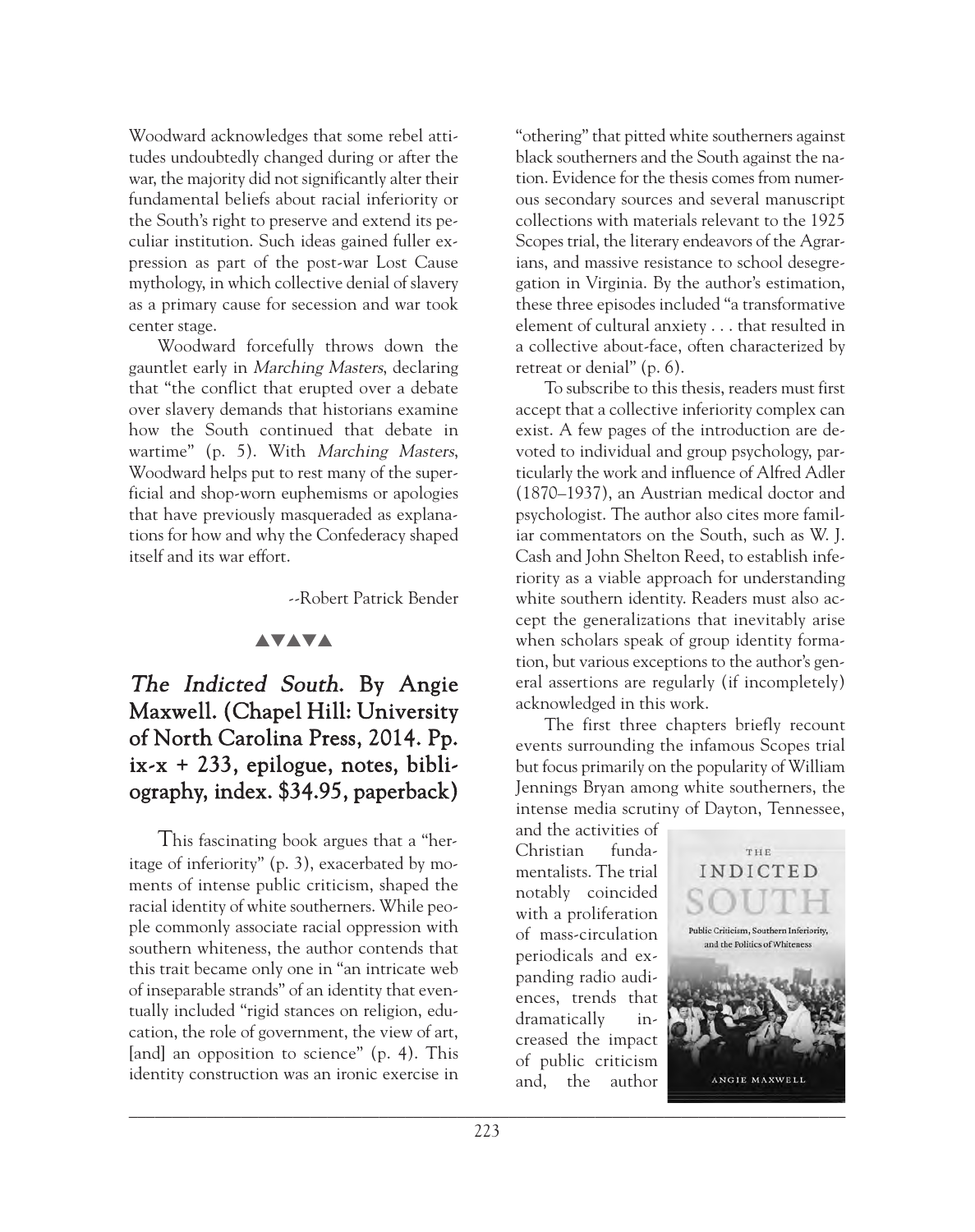notes, "blurred the lines between individual, regional, and national identities" (p. 4). Thus the author imagines the Scopes trial less as a battle between science and religion and more as a regional conflict between the South and the nation. The author finds that negative publicity triggered an inferiority complex that readers may or may not perceive. White southerners were much more likely to sympathize with the anti-evolution forces, lament the widespread ridicule, and write defensively, but the degree to which they incorporated such criticism into a collective psyche remains unclear. The author contends that Christian fundamentalists retreated from society after the Scopes trial, an assertion that diminishes how numerous states subsequently adopted restrictions on the teaching of evolution.

Questions about the presence and influence of a collective inferiority complex appear even more applicable as the book progresses to discussions of the Agrarians and Virginia segregationists. One Agrarian, Donald Davidson, made the book's most explicit assertion about the existence of a southern inferiority complex in an undated and unpublished essay. While the author notes a personal or collective inferiority complex in Donaldson and his literary compatriots, one might alternatively see nothing beyond their intense desire to win admiration. As young writers, they eagerly sought critical acclaim, sending a collection of their poems to one of the South's fiercest critics, H. L. Mencken, whose essay "The Sahara of the Bozart" (1917) they accepted as a challenge to produce notable literature. But their need for outside affirmation diminished over time, especially as they developed their own outlets for publication and formulated the New Criticism. The author asserts that the publication of I'll Take My Stand was a response to a "crippling" sense of cultural inferiority" (p. 128), but the next paragraph explains how the contributors "sought recognition for the superiority of white southern culture" (p. 129).

This tension between cultural inferiority

and white southerners' arguments for the region's superiority also existed in Virginians' defense of school segregation. In this section the author suggests that "the drive for superiority is an effort to cope with a sense of inferiority" (p. 191). From this perspective, one cannot easily distinguish between an inferiority complex and the belief, fervently and frequently expressed by many white southerners, that the South's practice of racial segregation offered a superior way of life. While moderate plans to slowly desegregate schools in Virginia briefly held some promise, James Kilpatrick, editor of the Richmond News Leader, used documents such as the Federalist Papers to help convince white southerners that the doctrine of interposition could delay or even prevent school desegregation. The author stresses that white southerners were eager to hear this message because of the media ridicule that accompanied massive resistance to the Brown decision.

This compelling book invites further discussions about definitions of the South, the evolution of white identity, and the persistence of "southern" as an adequate descriptor. Perhaps W. E. B. Du Bois was more broadly correct when he said, "The truth is and we know it: Dayton, Tennessee, is America" (p. 64). Aimee Semple McPherson was an outspoken critic of evolution and strong supporter of William Jennings Bryan from her church in Los Angeles. In the introduction to I'll Take My Stand, the Agrarians acknowledged the presence of "sympathetic communities everywhere" with whom they "would be happy to be counted as members of a national agrarian movement." And, of course, white supremacy was most notorious in the South but has never been bound to one region.

In an era when most readers of this journal accept evolutionary biology as fact, largely reject agrarian lifestyles, and nominally approve of racial integration, we may struggle to distinguish between an inferiority complex and the genuine belief that "the southern way of life," however it may be defined, was better than so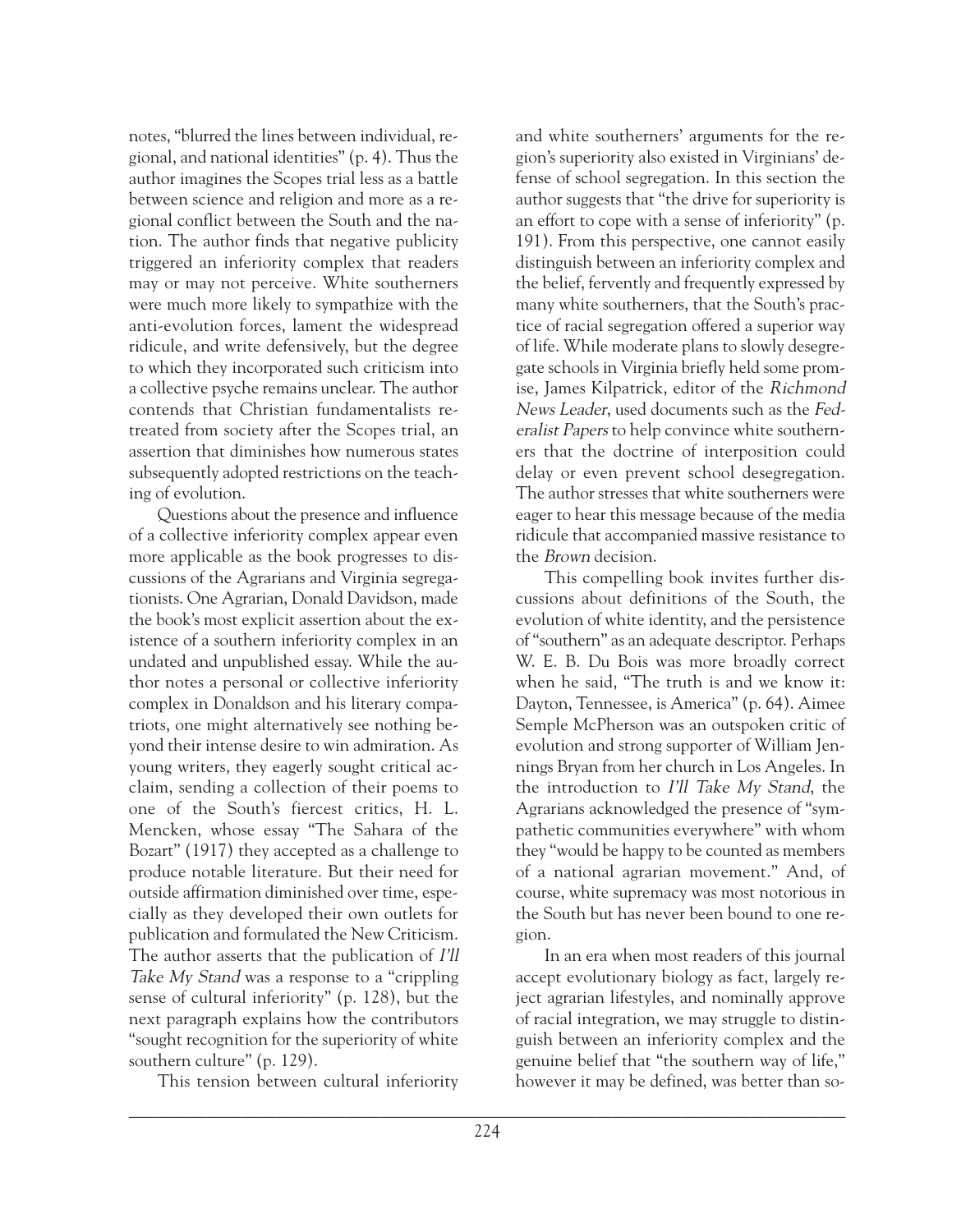cial mores in other regions of the country. Readers may sometimes differ with the author's interpretation of events or occasional references to the present, but the idea that southern whiteness has been shaped by negative cultural feedback deserves careful consideration.

--Barclay Key

#### **AVAVA**

## Race and Ethnicity in Arkansas: New Perspectives. Edited by John A. Kirk. (Fayetteville, AR: University of Arkansas Press, 2014. Pp. vii-xvii + 164, notes, contributors, index. \$24.95, paperback)

When the public thinks of race and ethnic relations in Arkansas, probably only three events come to mind. Individuals may first remember the pivotal and powerful moment in history when the Little Rock Nine were escorted into Little Rock Central High School,

representing one of the first forced desegregation measures to take place since the Brown v. Board of Education decision. People may also remember media attention of the gang wars and violence between the Bloods and the Crips, who started out as notoriously



violent street gangs in Los Angeles but spread through the American South into Arkansas. Finally, racialized attention on Arkansas came with the election of former governor, Bill Clinton, as the 42nd President of the United States, who was characterized by some media outlets as the "first black president." While these snippets into Arkansas's race and ethnic relations history are helpful, they do not effectively explain the complexity of the social, political, and economic relations that came about since the very inception of this southern territory and later on admission as a state in 1836.

In Race and Ethnicity in Arkansas, John Kirk puts together a quintessential set of academic readings primarily explaining the historical progression of race and ethnic relations in Arkansas. This important volume also provides three well-written parts with new and littleknown information about race and ethnic relations throughout Arkansas's history. While the book focuses a little too heavily on black-white relations, Parts I and III present a nice focus on African American experiences with slavery, emancipation, migration, and resistance. Part III is an excellent section that highlights the persistent, violent, and institutional ways whites encouraged racial apartheid to disenfranchise African Americans on every level of economic, political, and social life. Finally, and most refreshing for a volume focusing on race in the context of a southern state, several authors do well in providing a discussion on the transformation of the discourse about race relations in Arkansas with the arrival of Latino and Asian populations as far back as the 1940s through the Bracero Program.

From a social science perspective, there are several important contributions to highlight throughout the book. First, most of the readings in Part II are excellent in reminders of white resistance to African American inclusion. I particularly find the discussion provided by Lancaster on "sundown towns" and the "racial cleansing" to be an important piece in exposing the viciousness of white supremacy and this population's overt use of violence and power. Second, readers of this volume will enjoy the biographies presented in Part III by White and Key's chapters concentrating on those who worked to correct the racial injustices faced by African Americans in Arkansas. Probably the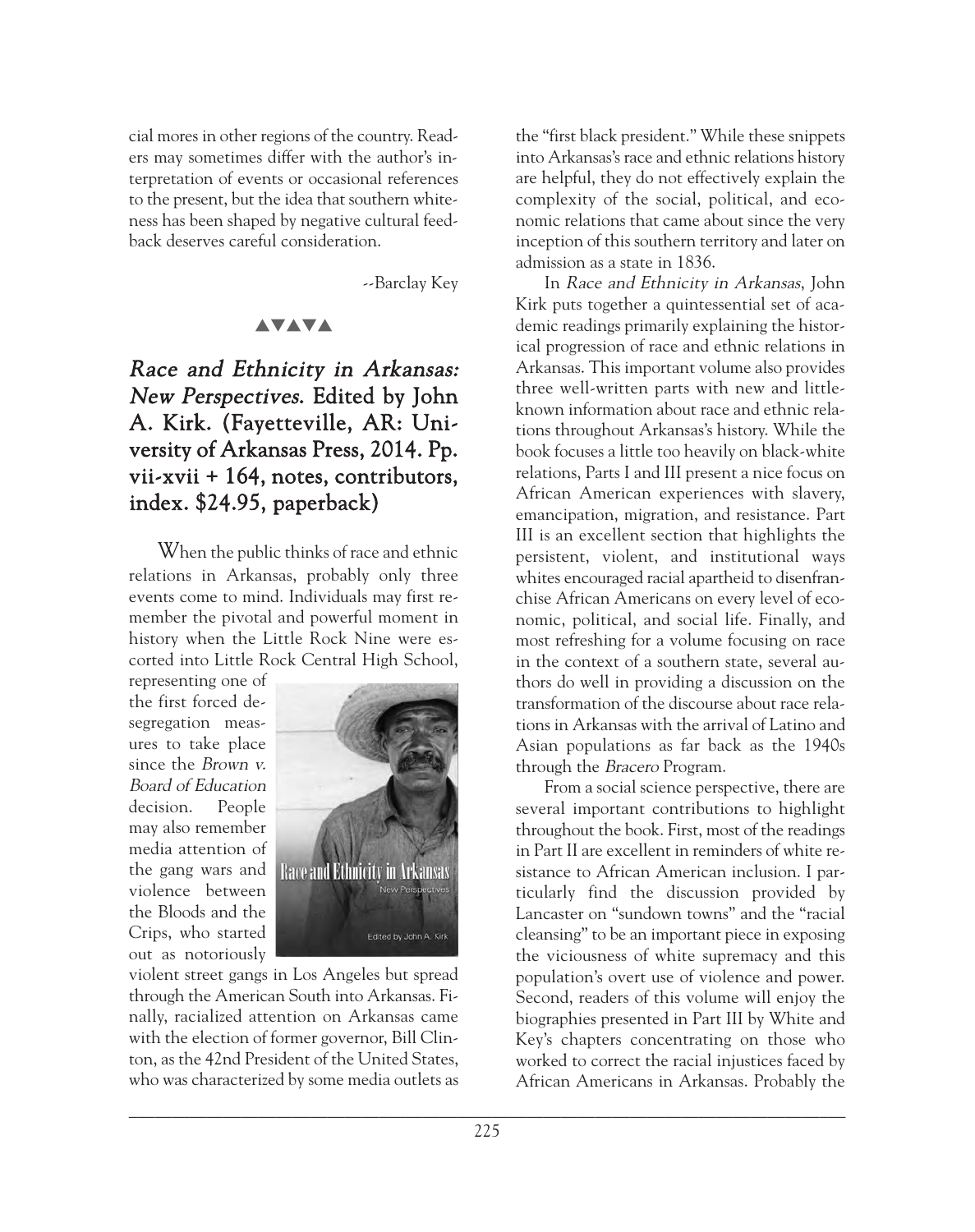most current and interesting discussion of race and ethnic relations presented in this volume occurs in Part IV with the chapters focusing on Latinos and Asians. For example, the chapters by Guerrero and Bowman clearly point out that while Latinos and Asians face some racialized odds in Arkansas, they may do better economically as entrepreneurs and laborers than their African American counterparts.

While the volume is a great contribution to understanding race and ethnic relations in the American South, there are a few items missing, such as the current explanation of African American experiences in Arkansas. One is left with the question of what happened to this group after the civil rights era. More specifically, have there been any economic or political successes for this group in the context of a supposed post-racial America? The book also leaves you wondering about the relationships between non-white groups. Has the injection of more non-black and immigrant populations led to clear economic strains for African Americans and maybe some whites? What about the public and political reactions from the entire state to the increase of foreign immigration to the area, which, in other southern states, has been met with racist nativist fears and policies? Finally, there is little criticism of the various social structures that continue to encourage white dominance in Arkansas, despite more racial and ethnic diversity. However, such questions may be left unanswered because the book is primarily written by historians who may not be interested in them.

The strength of this work rests in the fact that it provides more exhaustive information on race and ethnic relations, which moves beyond the standard black-white dichotomy explanations. More important, the readings often take you through some pivotal historical points through the eyes of racial and ethnic minorities as they saw it in Arkansas. This edited volume would be a great addition to any student or professional's library who wanted a more in-depth examination of race and ethnic relations in

Arkansas, with broad implications of relating its contents to social trends across the American South and the rest of the United States.

--Cameron D. Lippard

#### **AVAVA**

Racial Reckoning: Prosecuting America's Civil Rights Murders. By Renee C. Romano. (Cambridge, MA: Harvard University Press, 2014. Pp. 207, notes, acknowledgements, index. \$35.00, hardcover)

Renee Romano's 2014 book, Racial Reckoning: Prosecuting America's Civil Rights Murders, chronicles the attempts to prosecute perpetrators of the murders of black people and their white allies in the civil rights movement

in the 1950s and 1960s. She tells the story of successful and unsuccessful prosecutions with an underlying thesis of the role white supremacy played in the murders. Romano demonstrates that these murders were an attempt to uphold the status quo in the South of



the oppression and repression of blacks, and the collusion of the "criminal legal system" that initially denied any justice and then gave only partial justice to the families of the murdered. The book is timely as the murders of black men and women by the police in various states in 2014 and 2015 have been publicized, often through social media, rekindling and expanding the conversation about the devaluation of black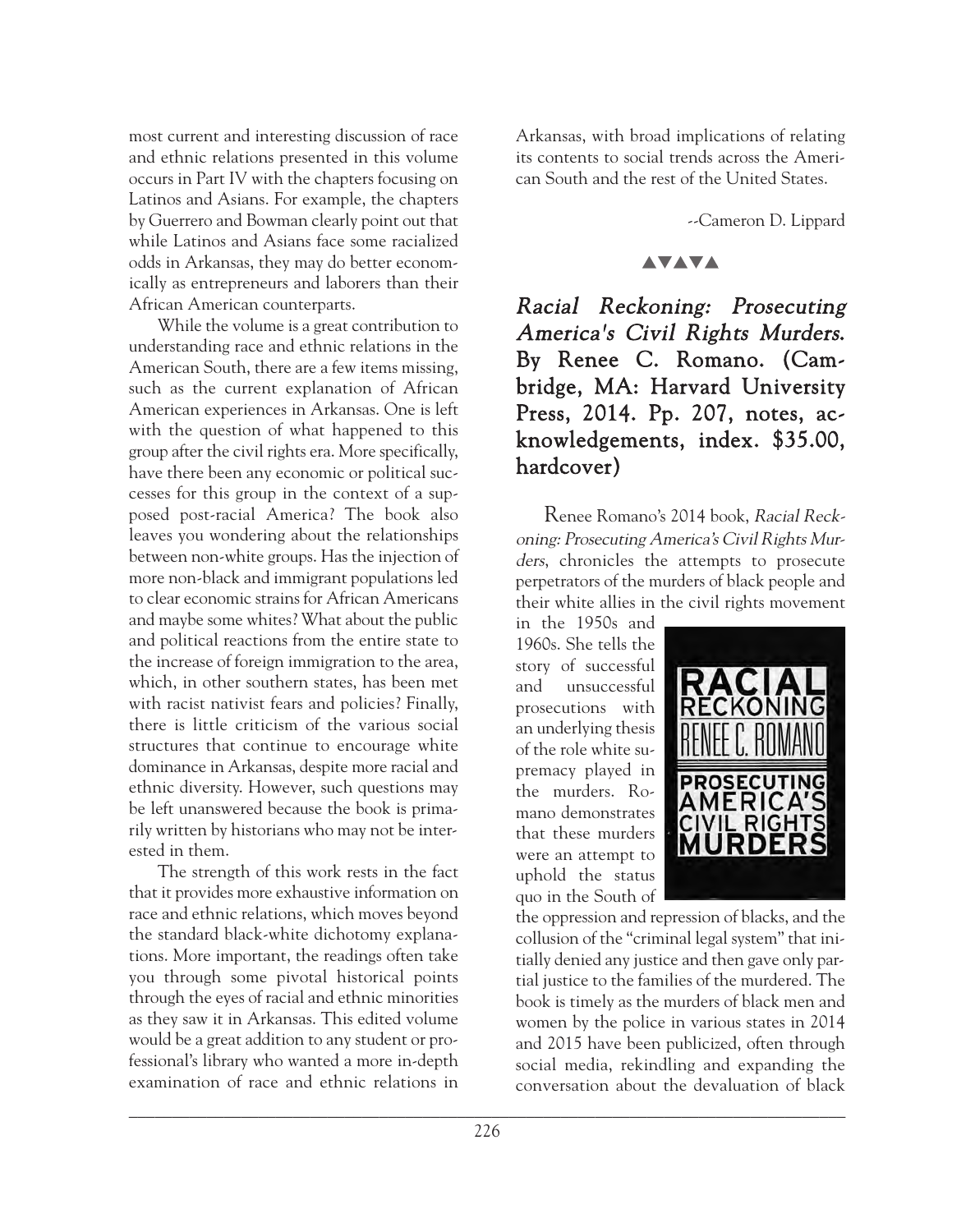lives in a society that despite its protestations continues to desperately hold on to the tenets of white supremacy.

Professor Romano's book is an excellent resource on the history of the murders committed in the 1950s and 1960s. Her book is very well researched and provides the reader with little known facts about the murders, the attempts at prosecution, or lack thereof, at the time of the murders, and the reopening of cases by prosecutors particularly in the early 2000s. Some of these reopened cases led to the conviction of what at the time were "old, feeble white men" who no longer appeared to be dangerous yet most of whom still embraced the venomous racial hatred that led them to murder their victims. Romano also highlights throughout the book the contradictions in the investigations and trials of the perpetrators of these murders. A major contradiction continues to haunt those who seek to obtain racial justice today—the view that this is a post-racial society and that the racial animus and oppression that existed in the '50s and '60s is no more. This contradiction is fed, as Professor Romano aptly points out, by the willingness of whites and government at all levels to place full responsibility on these "old white men," members of the Klan, and the Klan itself, denying any culpability. Thus, they reenact a theme that is all too present today of letting the poor and marginalized take full responsibility for acts that were encouraged and supported by the well-to-do and powerful. They deny that the white community as a whole sat by and supported the murders by its silence, at best, and the government at all levels encouraged them by failing to act. This failure to "own" the problem has led to the continuation of white supremacy by not examining the attitudes and institutions, such as the police, prosecutors, judicial and elected officials, who were in either active or passive collusion with the perpetrators. This distancing from the acts of the perpetrators committed another crime against black people—that of seeing the convictions that did occur as evidence of the end

of racism and whites, symbolized by white male prosecutors, as the heroes of this story.

Although Professor Romano criticizes this myth of white male heroism several times in her book, she is guilty of making the same error. Several times in her recounting of the history of these murders and the investigations and prosecutions that followed, she mentions black voices that were on the frontlines advocating for fair investigations and prosecutions of the perpetrators, yet other than the most famous advocates for the prosecution of the murderers of their loved ones, Myrlie Evers Williams and Mamie Till Mobley, those activists are virtually nameless. Romano speaks about the limited justice provided by the trials—justice for the families of the victims whose perpetrators, or some of them, were convicted. Yet, she focuses only on those victims as well. She talks about these murders as racial terrorism, yet she provides virtually no description of what this terrorism really is—how it affected the lives of black people and their allies who were not murdered. She, thus, unwittingly reinforces white supremacy by focusing almost exclusively on the white male villains and white male heroes. Indeed, she passes up a significant opportunity to point out that the reason why the prosecutors were all white men is itself a product of racism through the discrimination against blacks in the legal profession.

The timeliness of this book also leads to what can be viewed as a weakness. Ironically the book was published at a time when the mass incarceration of blacks and murders of blacks by the police have been the major topic of discussion, particularly since the 2010 publication of Michelle Alexander's book, The New Jim Crow. Professor Romano could have linked her argument of how the denial of responsibility for these murders by whites and governments maintained white supremacy to the assault on blacks by the police and criminal legal system leading to disproportionately higher numbers of blacks that are incarcerated and murdered by the police.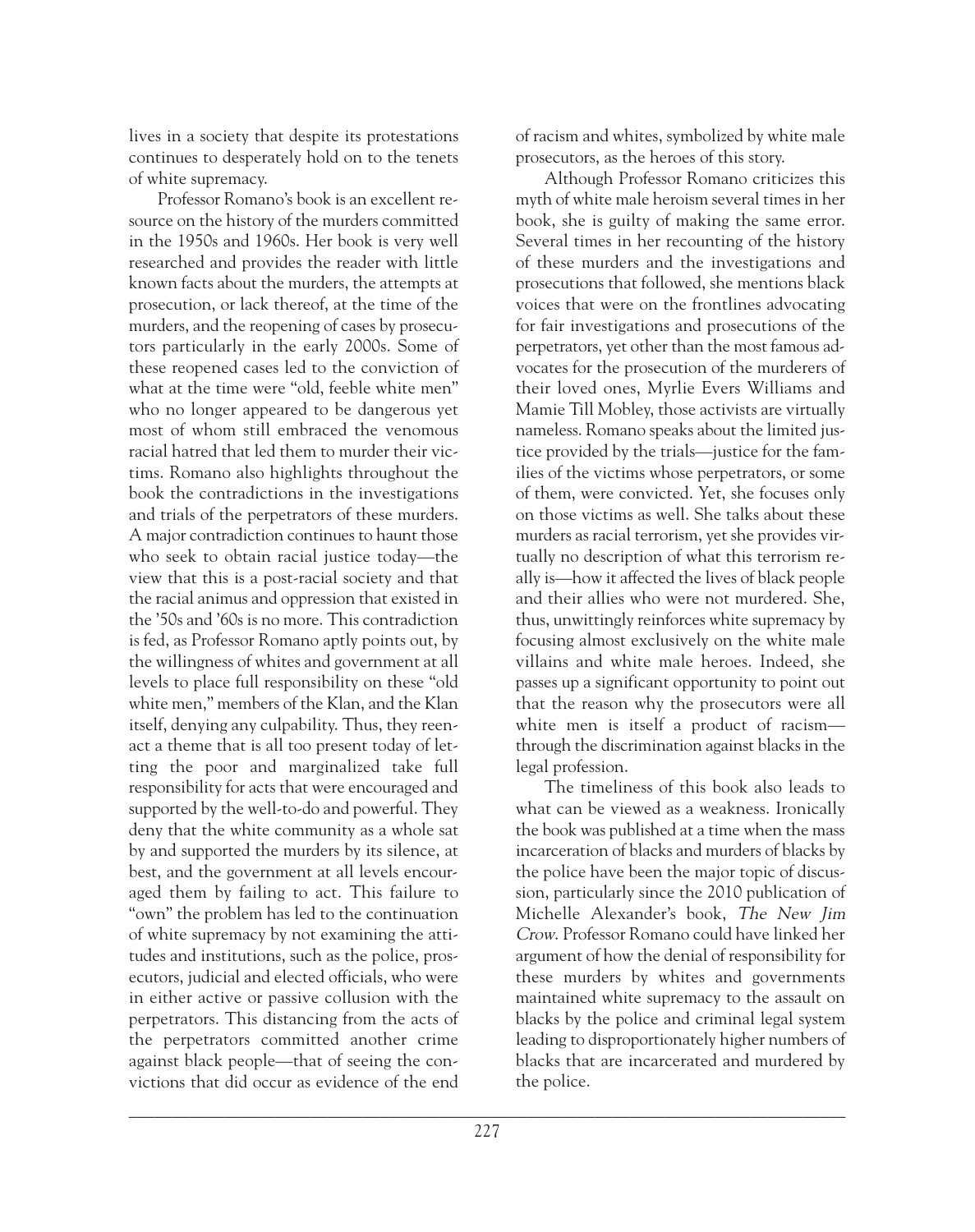The overall value of Professor Romano's book outweighs the problems seen in it. Her depth of research and her often moving prose, such as "the backhoe that dug up the earth around Till's casket was, quite literally, excavating the past," make the book a moving read of a painful subject that haunts the South and the entire United States today. Her book underscores the criticalness of debunking the myth of white supremacy that is entrenched in this society. There is an urgent need to create strategies for local, state and federal governments and the many whites who disavow their role in white supremacy, to take responsibility, joining in the work to dismantle white supremacy.

--Adjoa A. Aiyetoro

## **AVAVA**

# Strong Inside: Perry Wallace and the Collision of Race and Sports in the South. By Andrew Maraniss. (Nashville, TN: Vanderbilt University Press, 2014. Pp. ix-x + 417, acknowledgements, notes, bibliography, index. \$35, hardcover)

Andrew Maraniss comes by his writing gene honestly. He's the son of the Pulitzer Prizewinning author David Maraniss, an associate editor at The Washington Post who wrote one of the best biographies of former President Bill Clinton, First in His Class. David Maraniss won the Pulitzer Prize for national reporting in 1993 for his coverage of Clinton's 1992 presidential campaign.

Andrew Maraniss received the highly competitive Fred Russell-Grantland Rice Scholarship to Vanderbilt University in Nashville, Tennessee. The four-year scholarship for prospective sportswriters is sponsored by the Thoroughbred Racing Association. He graduated in 1992 after earning the school's Alexander Award for excellence in journalism. Maraniss worked for Vanderbilt for five years, handling media relations for the school's basketball team. He then tried his hand at media relations for a professional team, working for what's now the Tampa Bay



Rays during the baseball team's inaugural season. Maraniss is now a partner in a Nashville public relations firm. Strong Inside is his first book, but you can't tell by reading it. Maraniss has a fluid writing style that keeps the narrative moving even though the book runs for 417 pages and contains an additional 28 pages of footnotes.

Strong Inside is the story of Perry Wallace, who enrolled at Vanderbilt in 1966 and became the first black scholarship basketball player in the Southeastern Conference. In an era of 24 hour cable television channels devoted to sports and websites that update sports stories by the minute, it's hard for younger readers to understand that the story of what Wallace went through hasn't been told until now.

Wallace was an overachiever from the start. He had a double major, graduated from law school and went on to become a college professor. He came of age at a time when the civil rights movement was roiling the South. As an elementary school student in Nashville, Wallace was often accosted by white children as he walked to school.

In 1989, Maraniss read an article about Wallace by Dave Sheinin, who now works at The Washington Post. Maraniss later called Wallace and interviewed him for a term paper for a black history class. As editor of the school newspaper, the Vanderbilt Hustler, Maraniss wrote several columns about Wallace. Maraniss stayed in touch with the basketball pioneer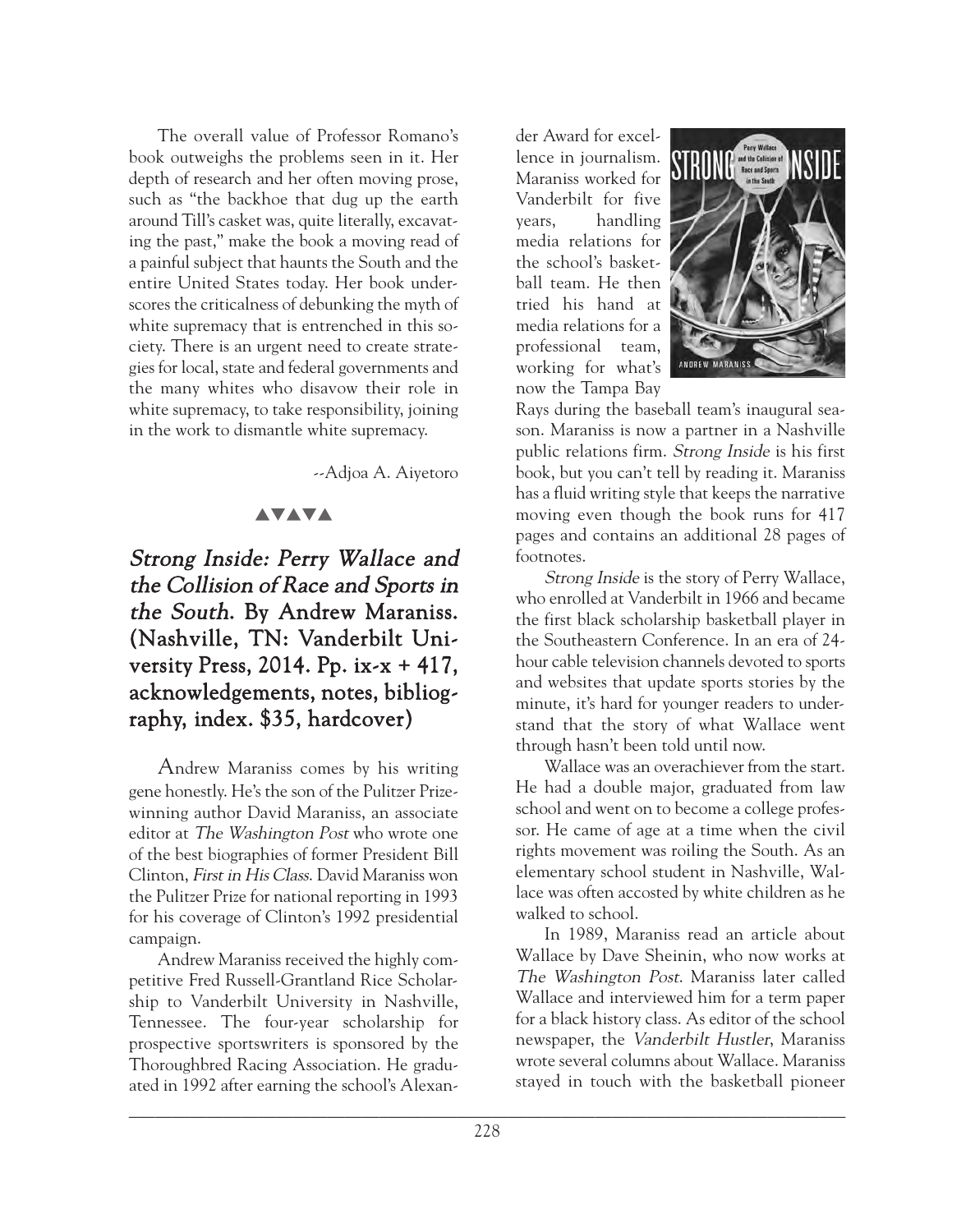through the years and then spent eight years writing and researching the book.

"Perry Wallace, an asthmatic kid who had been taught by his parents to stay out of trouble, had to walk to elementary school," Maraniss writes. "And to get there, on his way from Cass Street to Elliott Elementary, he had to walk through white neighborhoods, past white schools. Sometimes the white boys threw rocks at him. Sometimes they called him names. Sometimes a carload of teens sped by, throwing things, and calling him names. And at least one group of punks surrounded him and threatened him with a knife. In those moments, Wallace later recalled, he 'had to figure out the basic law of the jungle. It was fight or flight. It was classic and it was raw.' Sometimes he fought, sometimes he ran. Sometimes he took the bus, just to avoid the hoodlums. But even that plan didn't always work" (p. 11).

Wallace was the youngest of six children and a straight-A student who would go on to become his high school's valedictorian. In addition to being an outstanding basketball player, Wallace played the trumpet and enjoyed math and science courses. He entered kindergarten the year that the US Supreme Court made its landmark Brown v. Board of Education decision. He watched sit-ins at downtown Nashville lunch counters as the civil rights movement heated up, entered high school a few weeks after the Rev. Martin Luther King Jr.'s "I Have a Dream" speech, and was in high school when Congress passed the Civil Rights Act of 1964 and the Voting Rights Act of 1965.

Vanderbilt, founded in 1873, liked to think of itself as the Harvard of the South, but the school was slow to integrate. "The three pillars of old-money Nashville, they used to say, were the Belle Meade Country Club, the Chamber of Commerce and Vanderbilt University," Maraniss writes. "There was a good deal of truth to this, and more than a few of the city's powerbrokers pledged allegiance to not just one of these institutions but all three. It was an uncomfortable distinction for Vanderbilt at times,

considering the school had—to varying degrees and with a few notable false starts along the way—been a bit more cosmopolitan and forward thinking than its neighbors" (p. 49).

Vanderbilt had initiated a policy in 1953 of admitting blacks only to graduate programs such as the Divinity School and the Law School. Black graduate students weren't allowed to live in dorms or eat in the school cafeteria. One thing that makes Maraniss's book interesting even to non-sports fans is the fact that it's as much a history of the civil rights struggles in the South as it is the story of the first black basketball player in the SEC. With the skills of an experienced historian, Maraniss delves deeply into the mindset of Vanderbilt Chancellor Alexander Heard and head basketball coach Roy Skinner.

Skinner wanted badly to be able to beat the University of Kentucky and its legendary coach, Adolph Rupp, on a regular basis. He thought that a player of Wallace's ability might give him an edge, especially since Rupp was ignoring Kentucky President John Oswald's request that he recruit black players. Wallace had just helped lead Pearl High School to the 1966 Tennessee state championship over Treadwell High of Memphis to complete an undefeated season and win Tennessee's first integrated state basketball tournament. Before the game, Pearl head coach Cornelius Ridley had told his players that they were representing every black household in the state. Gov. Frank Clement presented Pearl players the trophy at the end of the game. Later that night, most of the Pearl players watched the black Texas Western team beat Rupp's all-white Kentucky Wildcats to win the NCAA title.

Pearl had gone 31-0 during the 1965-66 season and had a 43-game winning streak that dated back to Wallace's junior year. Wallace, who was recruited by more than eighty colleges and universities, made the decision to sign with Vanderbilt in May 1966, desegregating athletics in the Deep South. He was forced to contend with not only taunts from the fans but fouls on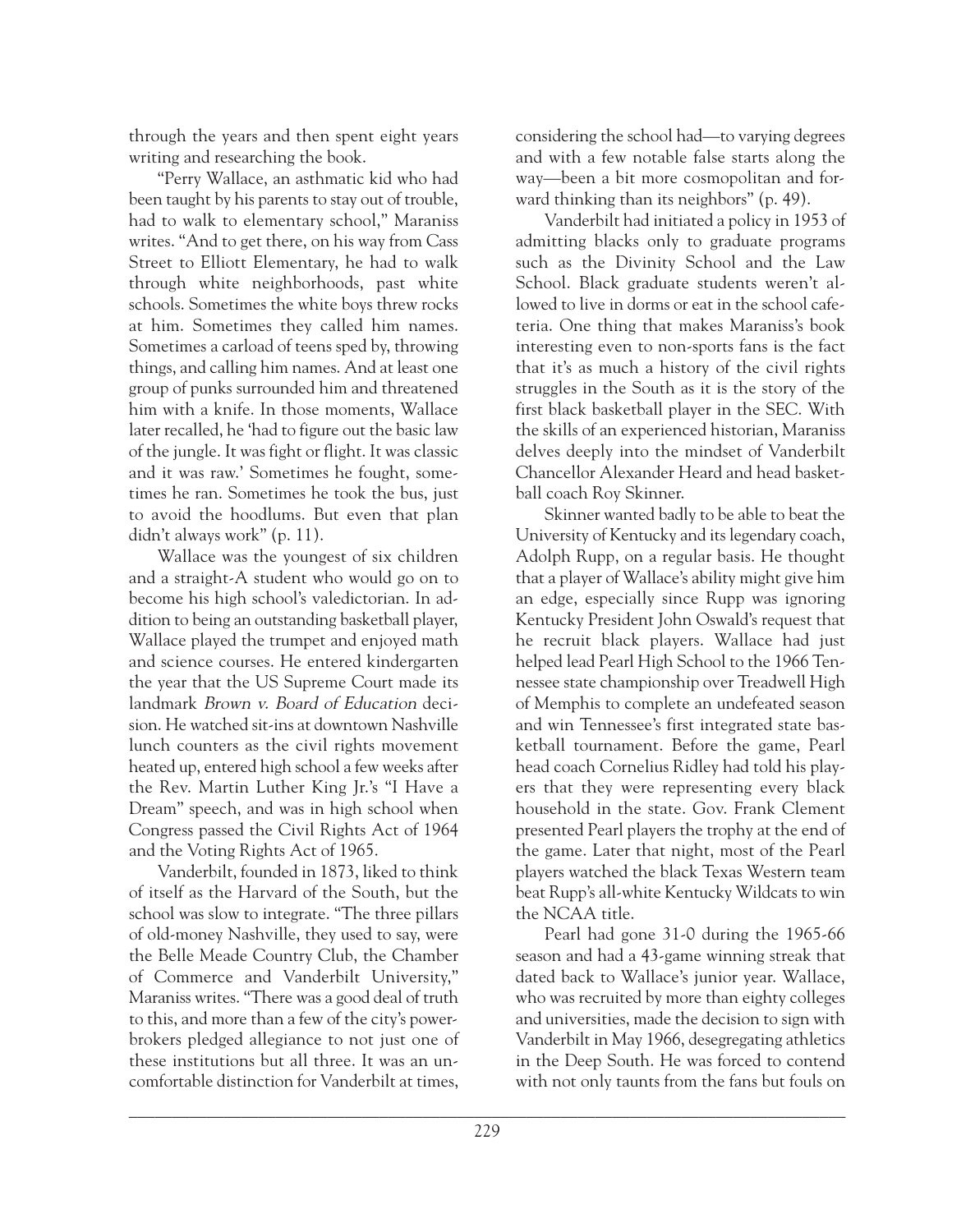the court that were never called. His coach advised him to "learn to duck."

Even though they cheered him when he was on the court, Wallace's classmates at Vanderbilt often ignored him in class. Cheerleaders at places such as Ole Miss and Mississippi State would lead racist chants when Wallace played. Wallace never retaliated against the players who fouled him or those who yelled at him. He ended his career as the captain of the Vanderbilt team and a second-team All-SEC selection. Wallace earned his bachelor's degree in engineering from Vanderbilt in 1970 and graduated from Columbia University's School of Law in 1975. He was an attorney in the U.S. Department of Justice during the Carter and Reagan administrations and is now a law professor at American University's Washington College of Law in Washington, D.C.

"The real victory is in fighting for the proper human values and then bringing them even to those who had been hateful and recalcitrant," Wallace told Maraniss. The author articulates throughout Strong Inside the things that motivated and drove this quiet, thoughtful man.

--Rex Nelson

## **AVAVA**

# This Ain't Chicago. By Zandria F. Robinson. (Chapel Hill, NC: University of North Carolina Press, 2014. Pp. ix-xii + 198, notes, bibliography, index. \$29.95, paperback)

What would the South be without African Americans? What would African Americans be without the South? These are two overarching questions the author attempts to answer throughout This Ain't Chicago: Race, Class, and Regional Identity in the Post-Soul South.

This Ain't Chicago is an essential book for

understanding the diversity of African Americans and the southern region. Zandria Robinson, a sociologist, merges cultural studies and urban theory to tackle a broad spectrum of cultural shifts that have occurred since the Civil Rights Movement in America. She ably employs ethnographic interviews to drive her main points and to personalize her thesis of showing how place intersects with race, class, gender and regional identities and differences. Overall, this is a well-crafted interdisciplinary work.

Robinson, a Memphis native, situates her research in the city. She proves to be well acquainted with the historical, political, and cultural variations of this metropolis. Memphis has long served as a melting pot for migrants sojourning from rural areas north and south of its borders—it is also the gateway many black southerners traveled en route north during mass exodus periods. She posits that Memphis is neither Old South nor New South, "having little of the Old South history of the Confederacy and even less of the glitzy shine of the New South" (p. 26).

The book's title derives from southern African American informants who distinguish

themselves with a sense of superiority from black people who moved to Chicago; they indicate that true and authentic black identity is rooted in the South: "While my respondents readily recognized the southernness of a place like Chicago, home to



many of the close and distant kin and the descendants, two or more generations removed, of migrants from the Mississippi Delta, Chicago was frequently othered as No'f, often standing in for blackness gone awry" (p. 25).

Her work underscores a sense of black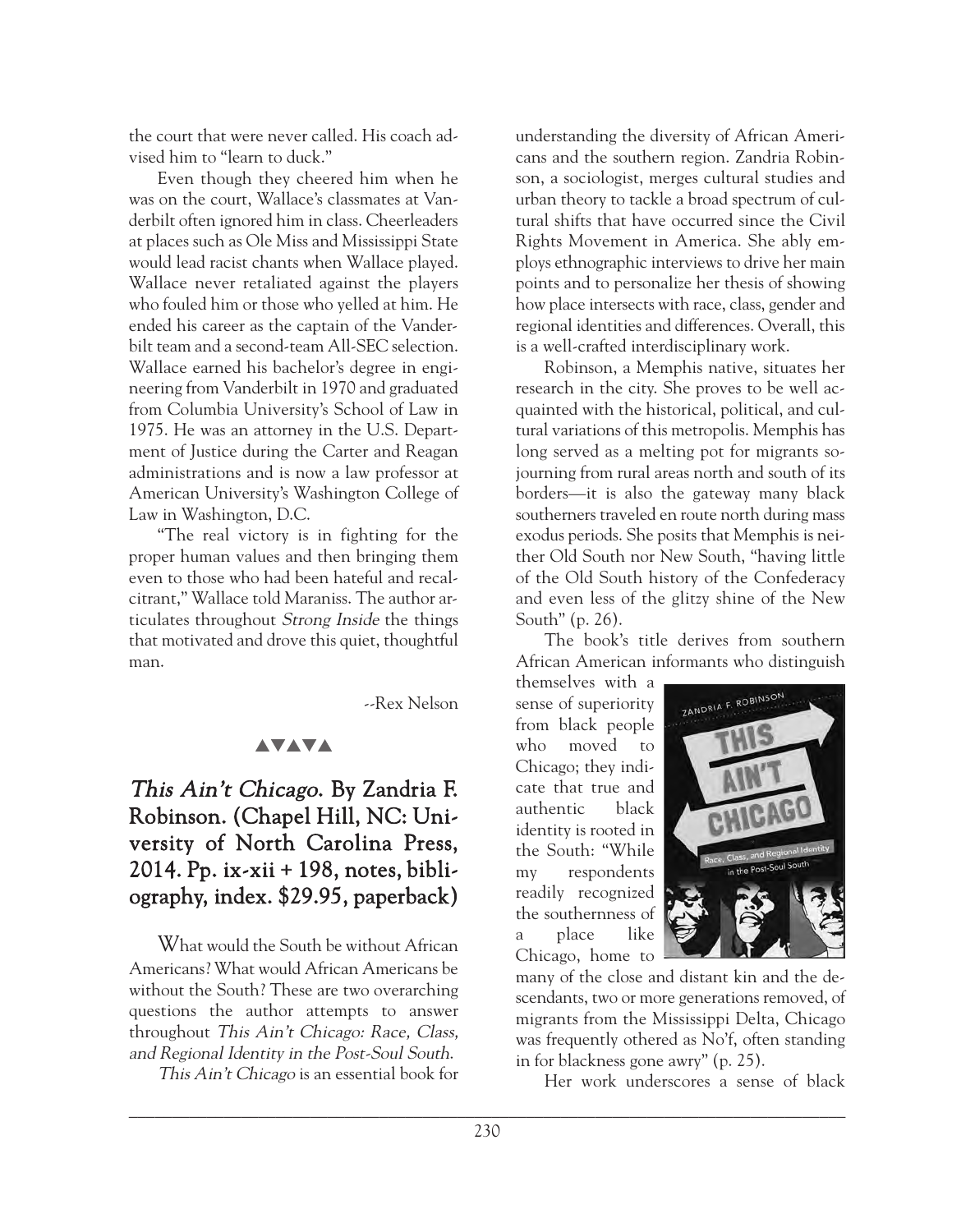southern pride and explains the various levels to which the South is constructed, experienced, and performed by post-civil rights generations of black Americans. This Ain't Chicago expands readers' geographical understanding of the South by explaining how the region has evolved to become the most integrated part of the country in more modern times.

In the initial chapter "Finding the Black South," the author unearths the long-held negative stereotypes and myths about the South and Southerners. Robinson examines the varied ways the region has been represented and portrayed via media, academics, and entertainment. She focuses on how popular culture has framed the understanding of Southern black identity: "To reconcile representations of black southern identity and the lived experiences of post-soul southerners, I retrace the idea of the black South, and the South as an artifact of black collective memory, in black arts and letters and black public culture" (p. 33).

In the three proceeding chapters, the author highlights how Southerners adapt to the changing cultural landscape of the region due to the influx of immigrants, the dismantling of legalized racial discrimination, post-civil rights racial tensions, and the increased migration of blacks from northern cities.

Overall, this book is a necessary read for all Americans in understanding how the cultural landscape in the South has changed over the past fifty years while providing a prophetic glimpse of the shifts to occur in post Obama America. "Thus, Black southern lives can tell us much about not only the character of life in the South but also the nature of black life across the United States and in marginalized black communities globally" (p. 197). Robinson truly leaves no stone unturned as she explores the dynamics of race, class, gender, and sexuality in America. The vibrant prose and her keen cultural eye are timely and unprecedented.

The book's conclusion is particularly valuable and insightful. She poses the questions as to what will be the future of the South as the racial demography changes? And what will be the demise of those who have contributed to the development the region? Her work ultimately encapsulates the rich growing body of new black Southern studies and is a worthy contribution to the field.

--Jajuan Johnson

#### **AVAVA**

Womanpower Unlimited and the Black Freedom Movement in Mississippi. By Tiyi M. Morris. (Athens, GA: University of Georgia Press, 2014. Pp. ix-xvi, + 178, epilogue, notes, bibliography, index. \$24.95, paperback)

Tiyi Morris's book, Womanpower Unlimited and the Black Freedom Movement in Mississippi introduces the reader to an extraordinary group of women who founded a Civil Rights support group, Womanpower Un-

limited, in Jackson, Mississippi. While most of the Civil Rights discussion is male-dominated, Morris's book is strictly focused on the grassroots activism, community mothering, and behind-the-scenes work of founding members Claire Collins Harvey,



A.M.E. Logan, and Thelma Sanders.

Contrary to popular thought, not all Mississippians were sharecroppers in the state's Delta region during the height of the Civil Rights Movement. Some lived in urban areas such as Jackson, Mississippi, and these areas had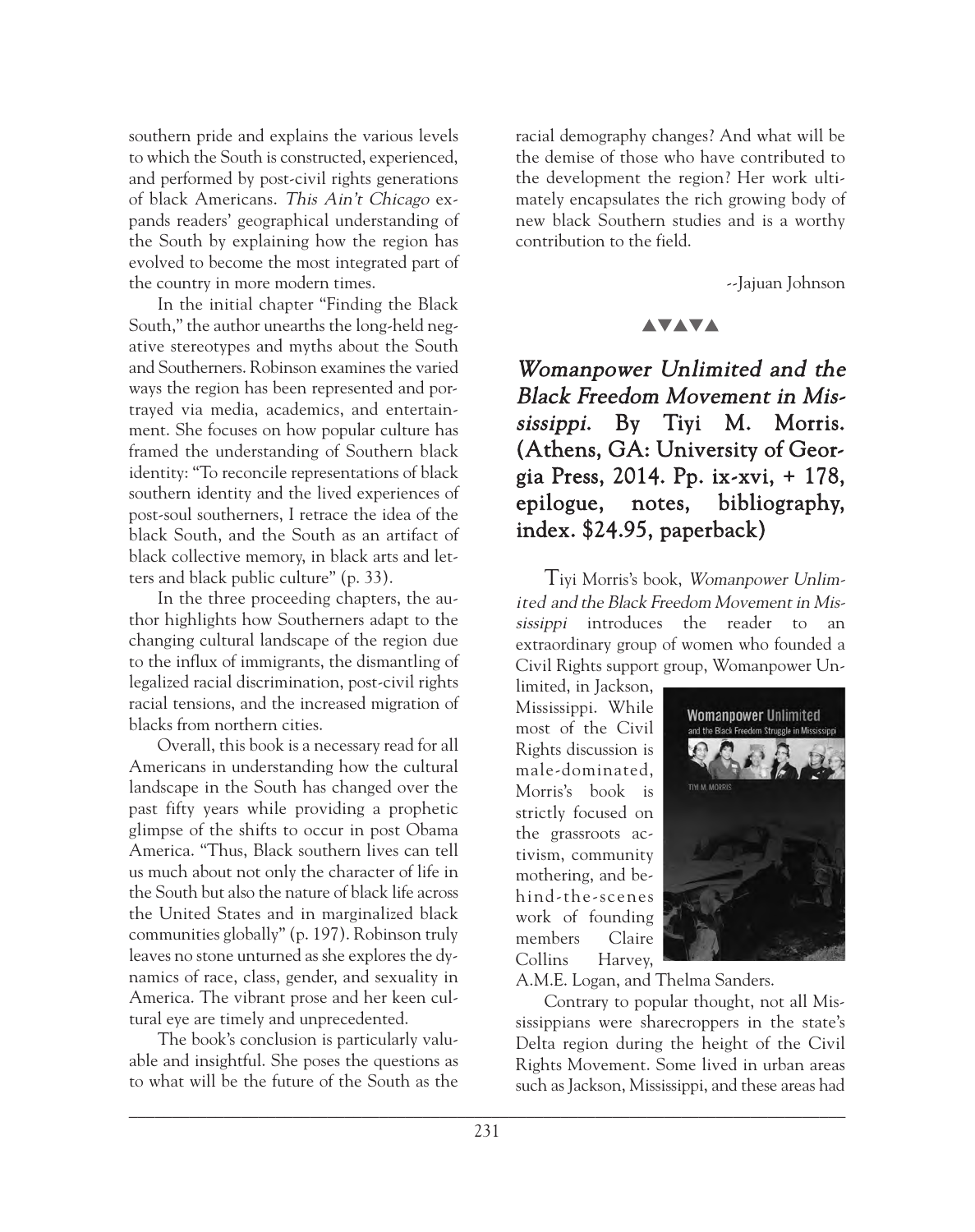unique challenges to real racial progress. For example, Morris details specifically why some black middle-class members, such as teachers, were hesitant to become involved with the Civil Rights Movement or even contribute to the groups. They were afraid of retaliation from the white-dominated school boards who often threatened black teachers with termination for involvement with those groups. In addition to introducing readers to an urban Civil Rights Movement in Mississippi, Morris places the Mississippi movement within a national and international context. Such projects as Vermont in Mississippi and the Mississippi Box Project were Northern-based support groups which made extensive monetary and material donations to Mississippi families and Civil Rights organizations. Some Northern women were invited to work with Womanpower, and they accepted. Undoubtedly, the national reach of the organization through such "interactions exemplified the necessity of connecting local and national movement activism that Harvey hoped would emerge when she invited northern women to work in the state" (p. 129). One such woman, Ruth Baston, was already prepared to work in Mississippi due to her own struggles with Boston's racial divisiveness and white resistance to school integration; thereby, Mississippi was not seen by all Northern women as a foreign land inside the United States.

Historically, black women activists supported broad-based agendas with grassroots organizations with an ultimate goal of achieving the beloved world community. This meant addressing oppression locally, nationally, and internationally. The founders of Womanpower understood that there is a link between militaristic threats overseas and racial oppression at home. Morris places the struggle in Jackson, Mississippi, within an international framework by devoting an entire chapter to Womanpower's involvement with international, Cold War politics. The chapter, "'We Who Believe in Freedom,' International Cooperation and Peace Activism," details the stance of Womanpower's members on the nuclear arms race and Claire Collins Harvey's trip to the Soviet Union at the height of disarmament negotiations between the United States and Russia. Harvey flew overseas to participate in the Women Strike for Peace event in which she marched with women from all over the world. The involvement of black women in international politics was the next logical step for black women activists. This is particularly true of Harvey: "First, her participation and perspective were shaped by her ideology as a Black woman. Second, she believed in the unity among humankind and the responsibility of every individual to bring this into fruition" (p. 88).

One of the strengths of this book is that it began as a dissertation, according to the acknowledgements. It provides the audience with a fair amount of carefully-researched, biographical information of each member in order to situate the members' socio-economic status within their respective Mississippi communities. The book also includes pictures of the members in multiple roles: as mothers and grandmothers, boutique and beauty shop owners, wives, political activists, and international delegates. The epilogue focuses on the lives and deaths of the founding members, post Civil Rights Movement era, and their individual and collective legacies inside Mississippi and the rest of the country. There is also very specific detail on the women's struggles to involve white women in the Movement and their punctuated victories in that endeavor. Chapters Four and Five are devoted to the involvement of white people in the Jackson movement. Because Mississippi is portrayed as the "closed society," Morris's inclusion of inter-racial cooperation goes against traditional thinking concerning white and black people in Mississippi and white, Northern involvement with the Movement.

Because this book is so thoroughly researched, there is only one problematic area in the reading. In Chapter Six, "'When There was a Need': Ministering to the People," Morris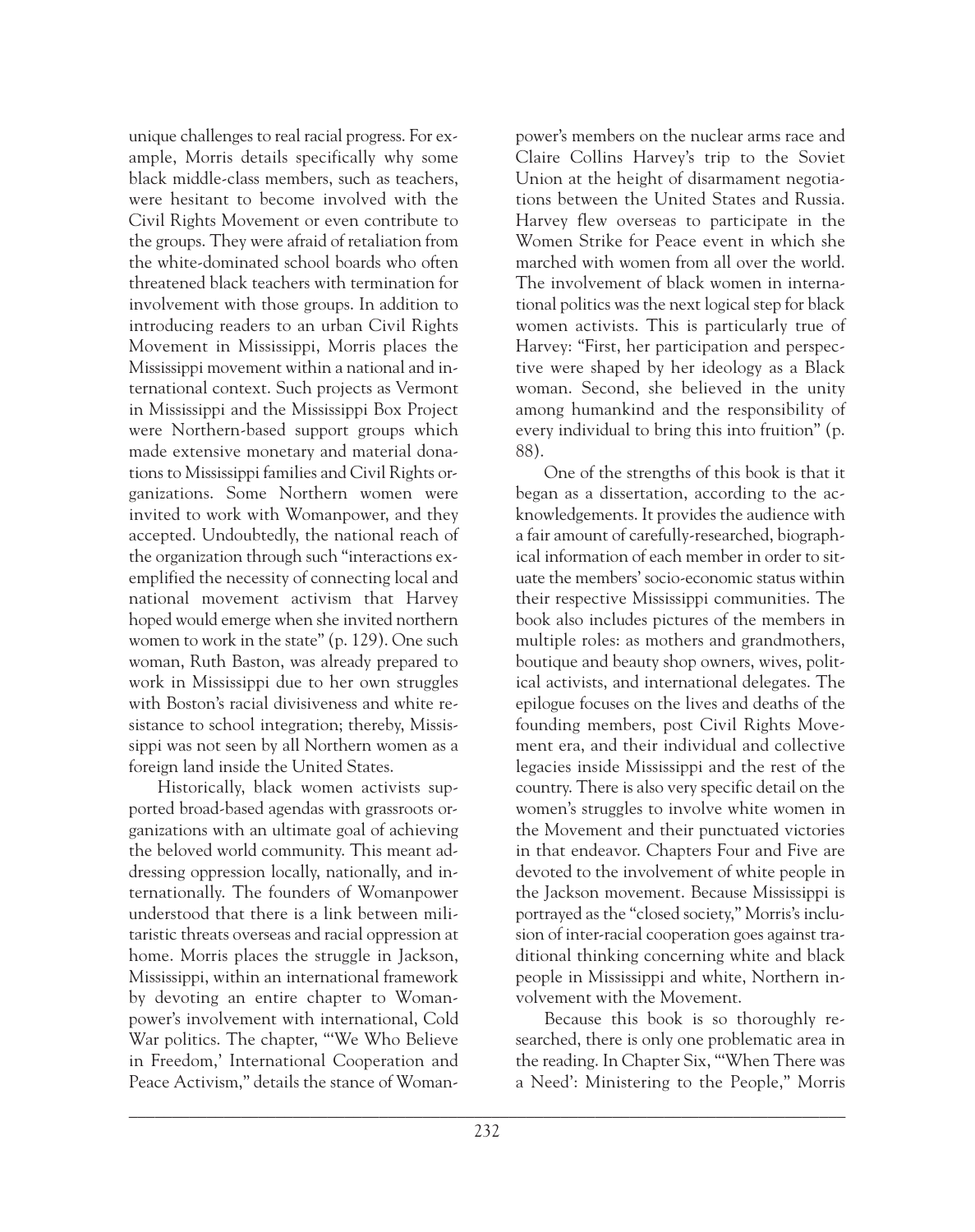takes the reader to Womanpower's involvement in the Mississippi Delta movement. Like most students of the Civil Rights Movement in the Mississippi Delta, Morris spends much page space detailing the abject poverty of black people in the Delta. At times, the reader is lost in the poverty and Womanpower members cannot be found. While she portrays the Mississippi movement as part of a national movement for Civil Rights, in this chapter, she somehow manages to imply the state's racial relations, even today, are somehow exceptional. She explains that on the 25th anniversary of the Box Project, a group of black and white women stopped in Tchula, a Delta town. She writes, "the stop was brief as it was getting dark and it was Mississippi" (p. 258). Perhaps this was a bit of sarcasm or irony from the women, who were traveling in 1988, or for Morris, but it does harm the book. It negates Morris's point that any progress at all was made in Mississippi by the women during the Civil Rights Movement. Also, she dismisses the many monuments and building names dedicated to black Civil Rights martyrs and workers in Mississippi, such as Medgar Evers, as mere superficial acknowledgement by a white-dominated, Southern government rather than the results of hard-fought battles inside the state for acknowledgment of African Americans' contributions to the state's progress.

Ultimately, the reader of this book gains a deeper understanding of the complexities of the Civil Rights Movement in Mississippi, nationwide, and internationally. It is not a book which revolves around one man's story, as many Civil Rights narratives tend to do. Instead, it focuses on the role of women and local people.

--LaToya Jefferson-James

## **AVAVA**

Women Pioneers of the Louisiana Environmental Movement. By Peggy Frankland with Susan

# Tucker. (Jackson: University Press of Mississippi, 2013. Pp. ix-xxv + 224, notes, index. \$36, hardcover)

Women Pioneers of the Louisiana Environmental Movement, by Peggy Frankland with Susan Tucker, is a motivational and heartbreaking oral history of the women who were unexpectedly imperative to the Louisiana Environmental Movement. These women come from humble backgrounds, and most of them are reluctant to identify themselves as environmental activists, as they feel their actions are simply natural acts of family and community responsibility. Throughout the book, this type of motivation serves to answer questions of why these women took on these monumental battles in order to preserve the environmental integrity of their communities.

Many stories or histories of female environmental activists focus on maternal inclinations and instincts. However, the women being profiled are not all motivated by their children, nor are they all mothers. Frankland purposefully reminds her readers that this movement is not restricted to any one demographic and adroitly creates an inclusive oral history: "They are black and white, working class and wealthy,

school teachers, secretaries, pharmacists, housewives, small business owners, civil servants, nuns, and housewives. Some were mothers, some single, some widowed" (p. xxii). The inclusivity Frankland produces expresses the importance and pervasiveness of the



Louisiana Environmental Movement. Through this inclusivity, Frankland provides these advocates and activists with the autonomy that has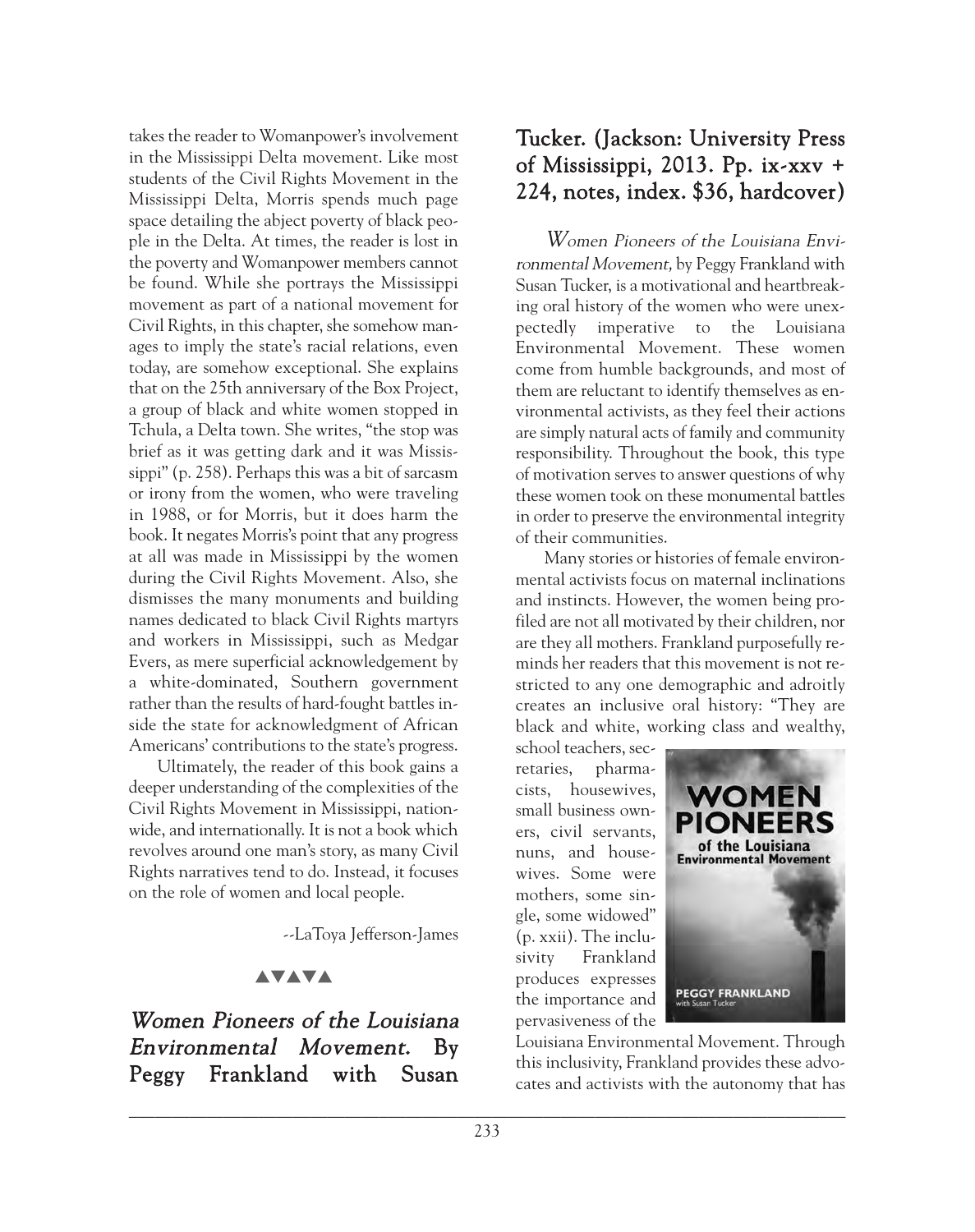been challenged and threatened during their battles against government and industry: "I [Frankland] chose the oral history format because, although many of the women have been interviewed countless times, they had never had an opportunity to tell their stories in their own words" (p. xxiii). As a result of Frankland's efforts to preserve the authenticity of these oral histories, readers, whether well-versed in ecoactivism or not, are provided with a balanced and authentic view of the movement.

To that end, Theresa Robert, a founding member of Save Our Selves (SOS) and Louisiana Environmental Action Network (LEAN), is one of the women who contributes her perspective on the fight for environmental responsibility throughout Louisiana (p. 49). Robert perhaps sums up what is poignant and powerful about Women Pioneers of the Louisiana Environmental Movement as she states, "We women have a strong bond with our children and the next generation. We are emotional, and nurturing—the very assets that make us most effective. I have become close friends with many people in my community. We are black and white, rich and poor. I think that is what is special about the environmental movement; it crosses all boundaries. We are all God's children and these are bonds that will never be broken" (p. 53). Robert's reflection on her Christian-based, community bonds surpassing differences in race and socioeconomics and her acknowledgement of the role of a higher power speak to the religious overtones that drive much of the activism in this movement. While religion is highlighted as a motivating force for many of the activists in this book, it does not motivate Frankland's overall message, which is still firmly based in the scientific, economic, and political complexities facing Louisiana, and many other ecologically diverse communities. The juxtaposition in the role of religion in this ecological battle with the governmental and industrial forces provides a realistic dimension, showing the different motivations that are in play.

Environmental Movement largely does focus on women, Frankland includes the oral histories of several men. This helps to develop the overall narrative and provides useful context with which to understand and further appreciate the role of each woman included in this oral history of environmental activism. While Frankland states early on that women, not exclusively mothers, would be included in the book, the focus on the obligation to protect, born in motherhood and the power of maternal caretaking, is persistent throughout many of the women's narratives profiled in Women Pioneers. Reminiscent of Bell's Our Roots Run Deep as Ironweed in this way, the oral histories presented in this book focus largely on how the instinct to create a safe environment for children motivated the eco-activism of the majority of these women. The men interviewed often acknowledged their mothers as an inspiration for their activism. While activism that does find its origins in maternal instincts cannot be discounted for its passion and efficacy, more female voices that are not grounded in motherhood would perhaps provide added depth to this oral history of activism. Still, Frankland strikes an effective balance

While Women Pioneers of the Louisiana

with the various motivations portrayed in Women Pioneers, showing her audience that the environmental movement represents personal battles, and the emotion and passion elicited by this personal conviction and connection does not diminish the urgency and results of the Louisiana Environmental Movement. As Wilma Subra, an environmental scientist born and raised in Louisiana, concludes, "Historically, grass roots movements have short lives. The Louisiana movement has lasted more than thirty years. The women and men in this book set the process in motion that has led to the huge environmental awareness that is now in Louisiana. Their care-giving extended from a personal to a public space. There is every reason to be proud of them and build on what they began" (pp. 240-241). While it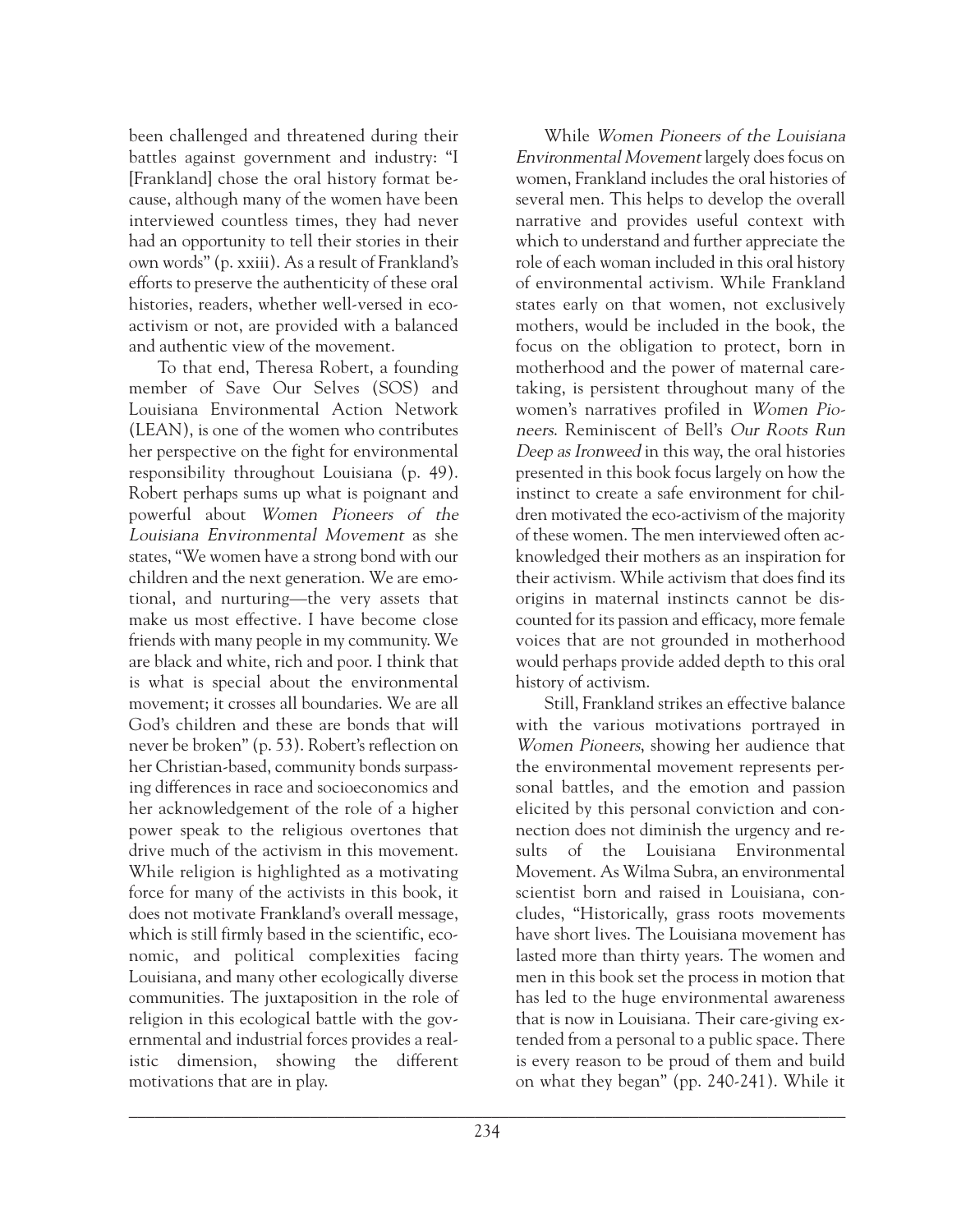would be arguably beneficial for more attention to be paid to the female non-mother in environmental activism, Frankland skillfully introduces her readers to the complex and crucial oral histories of the Louisiana Environmental Movement.

--Megan E. Cannella

#### **AVAVA**

# Images of America: Hot Springs National Park. By Mary Bell Hill. (Charleston, SC: Arcadia Publishing, 2014. Pp. 127, bibliography. \$21.99, paper)

Reviewing this superbly illustrated book has placed this reviewer, a native of Hot Springs National Park, Arkansas, in a serious quandary. On the one side, the book is filled from start to

finish with rare, fascinating, and delightful pictures of Hot Springs from its most rustic beginnings, through its reign as "America's Spa," (p. 41), its decline, and current efforts at a renaissance. However, on the other side, as excellent as these photographs



are, they are admittedly most meaningful to readers like this reviewer who are either natives or very familiar with the city's past and present, and even more to the point, familiar with the many landmarks, buildings, and trappings which define a city, any city, and which disappear, change, and evolve over time. Only those who remember, perhaps fondly, this building or that place or what once was can fully appreciate the transformation to what these elements are now.

After the general introduction, the body of the book is divided into four chapters stressing the different eras alluded to earlier. A one-page overview heads each chapter which is then filled with photographs, as if one is turning through a family album, but with far better documentation. Every photograph is provided with a brief, clear explanation or insight to place the building, site, or person into its proper historical context. This feature is helpful to the reader, whether familiar with Hot Springs or a newcomer. Even the most dedicated native of Hot Springs will appreciate the author's jogging of memories and revealing of long lost landmarks which were once oft spoken of but which few actually remember seeing personally.

Nevertheless, one failing of the author is the lack of any apparent theme, order, or direction in the placing of the many pictures within each chapter. Perhaps there were so many from such varied subjects the author simply placed them as she found them or found space to include them. In this sense the book is very much like the aforesaid family album with pictures of places, events, people, building, etc., often placed in seeming juxtaposition. At least one can say it is not dull, as the reader never knows what to expect on the next page.

So then, as one who has viewed this book from front to back, enjoyed it, and appreciated the immense effort it took to gather, edit, and annotate several hundred illustrations, can this reviewer recommend the book to all who might consider it? Or should it be recommended with caveats? With due thought, it will have to be the latter.

If one is reading this review as a Hot Springs native or oft visitor, then this volume comes highly recommended as a means to awaken feelings of nostalgia and fond memories of historic roots and past glories. On the other hand, other potential readers should understand that, while filled with quaint and curious photographs which will be of passing interest to city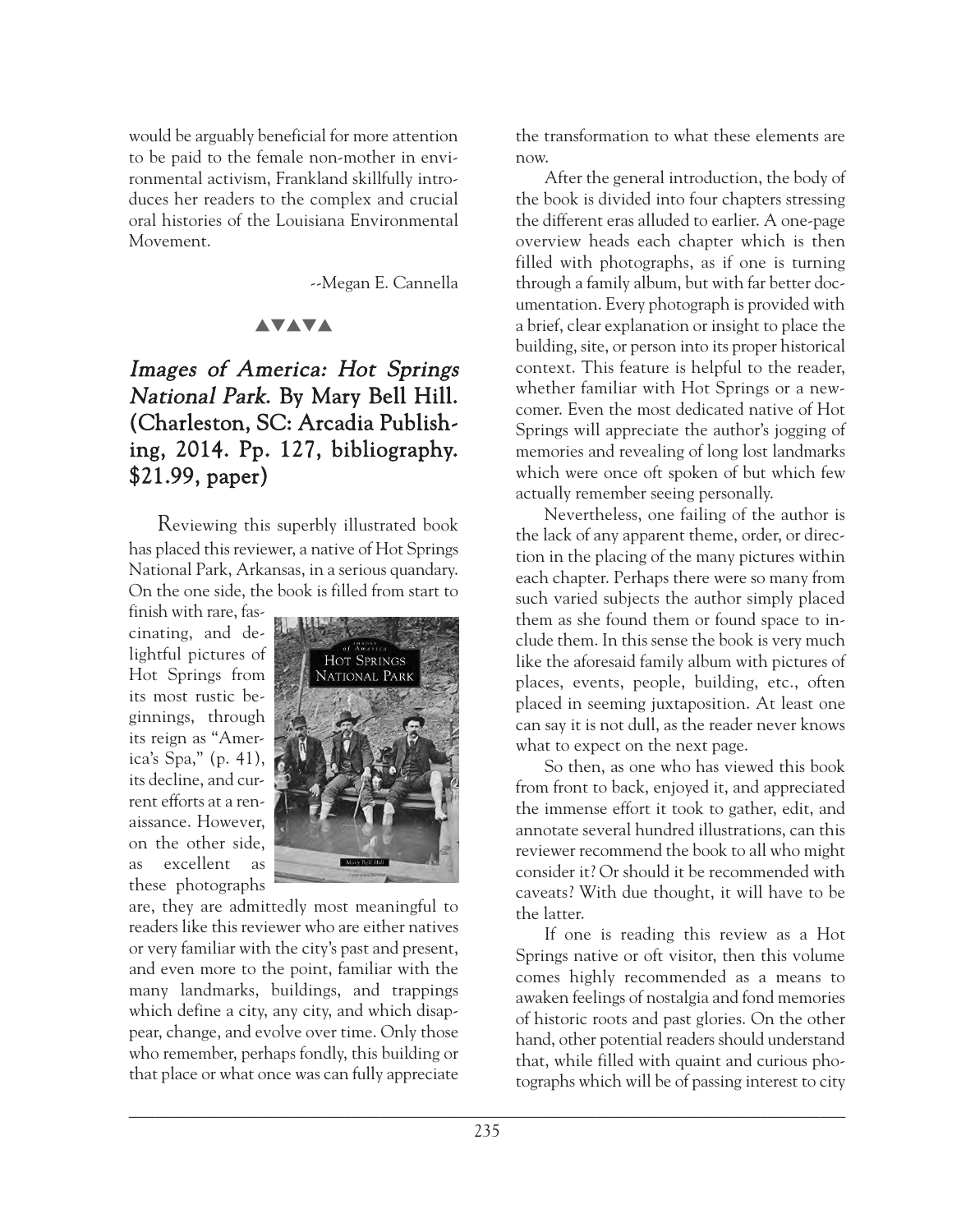historians or antiquarians, said illustrations will carry much less meaning or significance if there are no associative memories attached to these arcane images. Pardon one last observation; if the reader enjoys looking at very old pictures of rustic, bygone days, then the photographs provided in the book's first chapter might be worth the steep price of admission. The pictures of Hot Springs from the 1830s onward through those unregulated early years can only be described as amazing, and those early visitors intrepid. As one contemplates the sheer crudeness of the facilities and difficulties those earliest visitors encountered, one can only wonder how Hot Springs ever became what it is today. This aspect of the city's past is truly the most enthralling and will probably titillate or amuse even the most casual of readers, and be treasured by the city's sons and daughters.

It is a fair point. This reader thoroughly enjoyed the book but has to honestly observe, "Would I say the same for any of the other hundreds of volumes in this series, say Altoona, Iowa, or Spokane, Washington?" I leave it to the gentle reader to make his/her decision.

--Paul D. Haynie

### **AVAVA**

# Mr. Gordon's Blues. By Gordon Osing. (New York: Spuyten Duyvil, 2014. Pp. 31. \$10.00, paperback)

Mr. Gordon's Blues is a long poem in nine cantos. It's a kind of love letter to the blues and jazz, but also to art, in general, and the natural world. The book opens with several quotes by various poets, songwriters, and writers on real versus imagined experience, culminating in Kris Kristofferson's line from the song "Me and Bobby McGee," "Freedom's just another word for nothing left to lose." Osing seems to be arguing for the authentic life with these quotes, and with his poem. Though he focuses on art, he uses it as a means of amplifying experience. Similarly, each canto begins with a quote. The first quote has to do with the stylization of desire and using that desire as an impetus toward achieving sometimes different goals.

Osing's poem is often philosophical, reading somewhat like stream of consciousness. He opens Canto I with an image of himself, waking in the very early morning. "I can't stop thinking," (p. 1) he says. Perhaps he is lamenting his inability to simply experience life without constantly evaluating it. He describes his life as a dream, referencing other, familiar poems, jumping from idea to idea much like fevered dream imagery. One thing he thinks about is music: "Old Bluesmen laughing and dancing like ghosts/in Posada" (p. 2). He muses on the culture that produced blues and jazz: "The heart has to go somewhere or die,/so it wants to keep dancing" (p. 2). His musing covers music, literature, his parents, and various aspects of popular culture. It's comforting, this place of memory. "I can live in this world between/life and sleep," Osing says (p. 2). And this passion for music and art shifts to a consideration of love, toward the end of the canto.

Canto II focuses on language and intent. "Often enough, just as I have it, the word/escapes me," (p. 4) it begins. Osing meditates upon the frailties and shortcomings of language trying to get at real, deeper meaning. "Body wanders life. A self,/wanders between accidents of attention" (p. 5) he states. And later, "A center is anywhere attention gathers" (p. 5). Just as words can come and go, seemingly at random, when we need them, significance is equally random, he seems to be saying. It is simply our perception of what is important drawn from very limited information.

In Canto III, Osing meditates on the blues and jazz as a kind of spirituality, a religion. He describes the faith of an older generation and laments that modern people don't have the surety of that faith:

We do, however, have the blues.

What to do until the doctor comes, what to